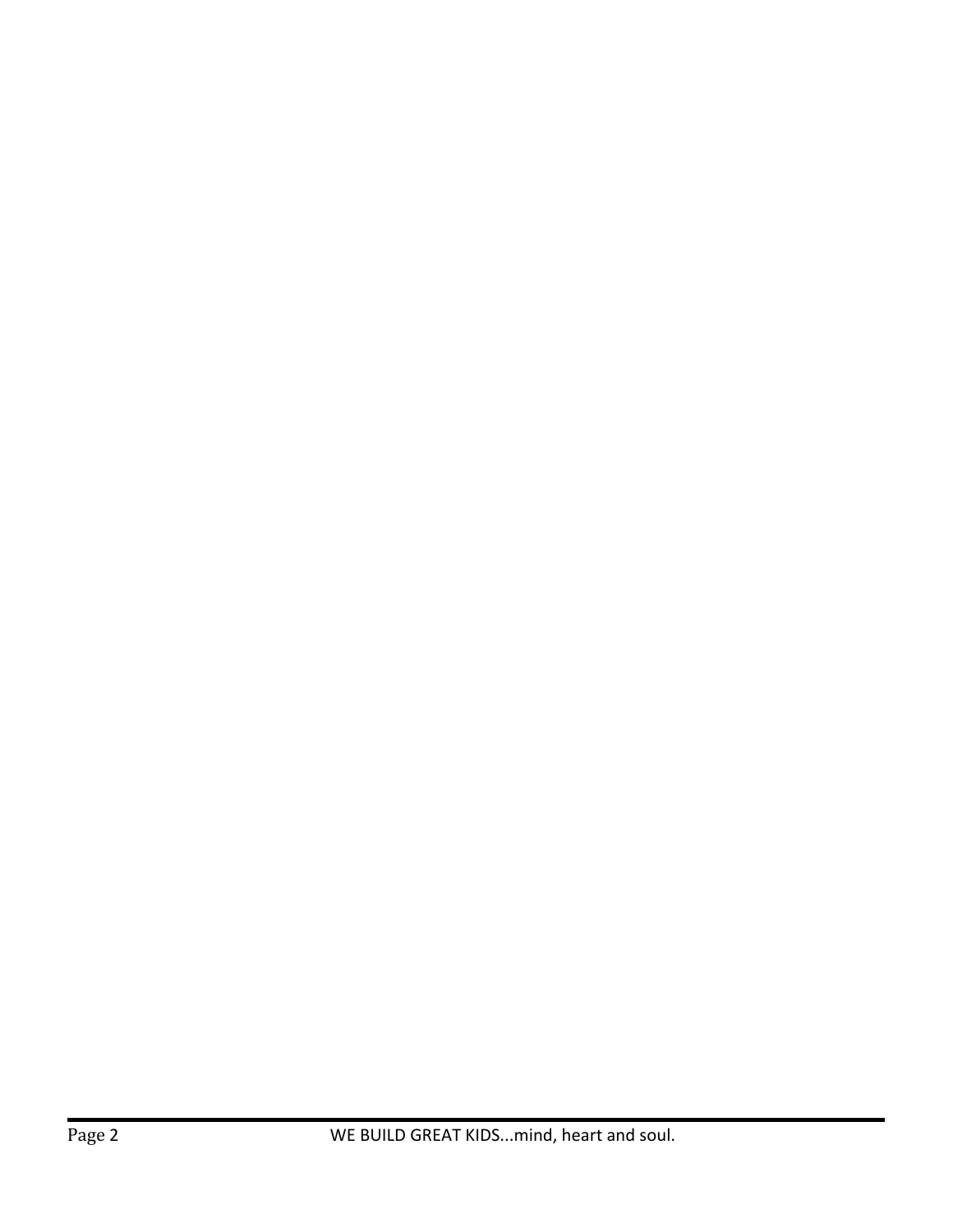

## 26 West Street Shelby, Ohio 44875 p 419-342-2626 f 419- 347-2763

Dear School Families,

"What greater work is there than training the mind and forming the habits of the young?" ~St. John Chrysostom

Welcome to St. Mary School, home of the Jets and Most Pure Heart of Mary Parish! In choosing St. Mary, you have demonstrated a commitment to the values and philosophy of a Catholic education. It is great to be back as your child's principal. As a former St. Mary student and as the proud mother of two St. Mary Jets, I understand the importance of working with families, students and staff to provide an excellent educational environment.

The School Family Handbook reflects the policies of St. Mary and to better enable you to be an active participant in your child's school year. I encourage you to attend events, get involved and volunteer. Please read this document carefully and sign the attached agreement. This agreement states that you intend to abide by the policies of St. Mary during the 2019-2020 school year.

The faculty and staff team of St. Mary and Most Pure Heart of Mary Parish look forward to promote academic excellence and spiritual development in the context of the teachings of the Catholic Church. We appreciate you choosing our school and will work diligently with you.

Please do not hesitate to ask questions, make suggestions, or share your concerns. Together let us pray that God, who has begun this good work in us, may carry it through to completion. Thank you for entrusting your child(ren) with us,

<span id="page-2-0"></span>Mrs. Kimberly Stover Principal

# **SCHOOL FAMILY HANDBOOK ACKNOWLEDGEMENT - Return by October 1st**

\_\_\_\_\_\_\_\_\_\_\_\_\_\_\_\_\_\_\_\_\_\_\_\_\_\_\_\_\_\_\_\_\_\_\_\_\_\_ \_\_\_\_\_\_\_\_\_\_\_\_\_\_\_\_\_\_

I have received a copy of the St. Mary School Handbook. I acknowledge that I have read and reviewed the Handbook. I understand the policies and procedures of the Handbook, and I agree to adhere to these policies and regulations. I further understand that St. Mary School has the right to change, modify, and/or revise any of the policies set forth in this Handbook at any time.

\_\_\_\_\_\_\_\_\_\_\_\_\_\_\_\_\_\_\_\_\_\_\_\_\_\_\_\_\_\_\_\_\_\_\_\_\_\_ \_\_\_\_\_\_\_\_\_\_\_\_\_\_\_\_\_\_\_\_\_\_\_\_\_\_\_\_\_\_\_\_\_\_\_\_\_\_

**-----------------------------------------------------------------------------------------------------------------------------------------------------------**

Print Full Legal Name **Print Student**(s) Name

Parent(s)/ Guardian Signature Date Date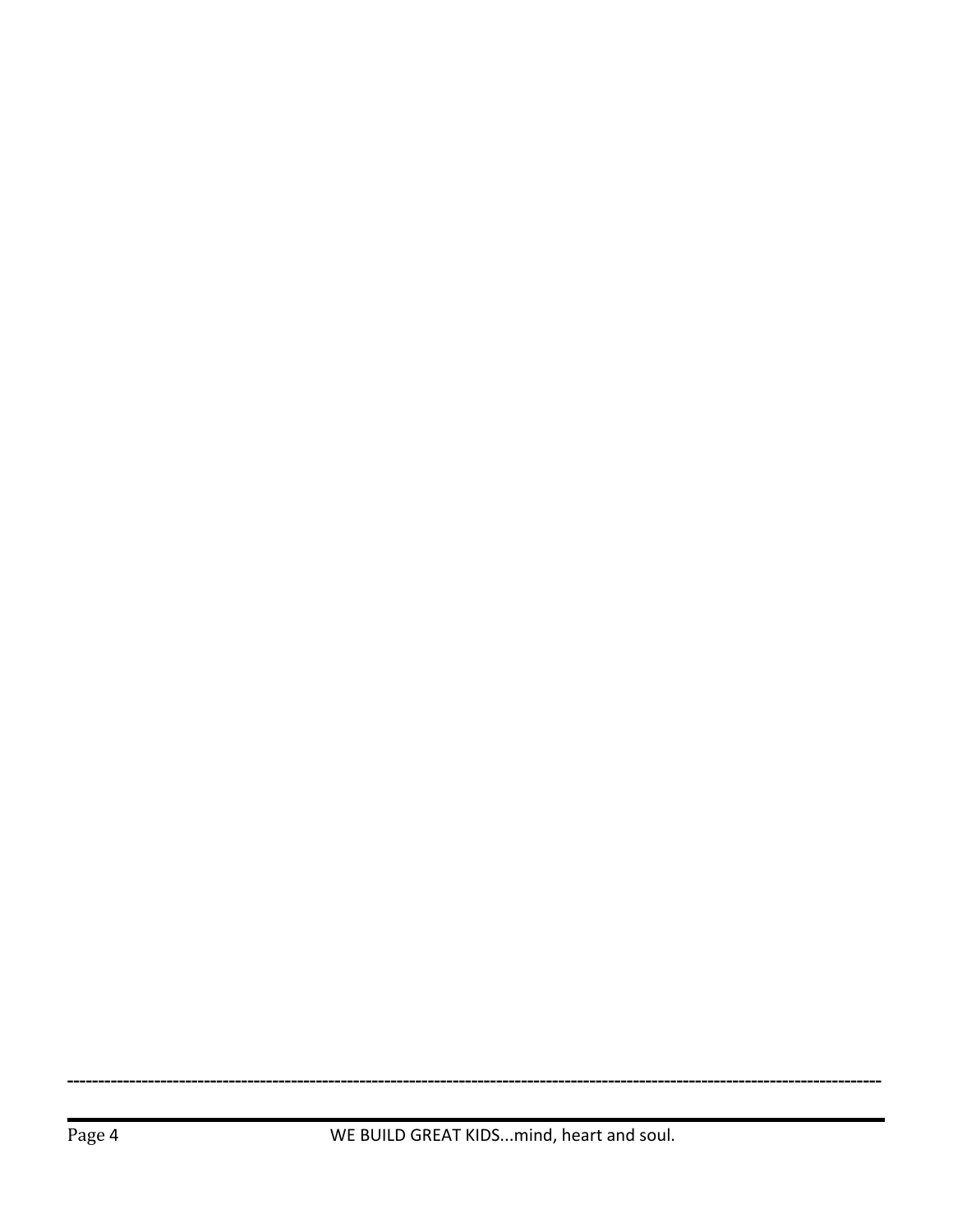| SCHOOL FAMILY HANDBOOK ACKNOWLEDGEMENT - Return by October 1st | $\mathbf{3}$ |
|----------------------------------------------------------------|--------------|
| <b>GENERAL INFORMATION</b>                                     | 8            |
| <b>ADMINISTRATION &amp; LEADERSHIP</b>                         | 9            |
| <b>ACADEMIC PROGRAM:</b>                                       | 11           |
| <b>ACCREDITATION</b>                                           | 13           |
| <b>ADMISSIONS</b>                                              | 13           |
| <b>ADDRESS CHANGES</b>                                         | 14           |
| <b>ARRIVAL AND DISMISSAL PROCEDURES</b>                        | 15           |
| <b>ATHLETIC PROGRAM</b>                                        | 15           |
| <b>ATTENDANCE</b>                                              | 15           |
| <b>BIRTHDAY OBSERVANCES AND INVITATIONS</b>                    | 17           |
| <b>BUS and TRANSPORTATION SAFETY</b>                           | 17           |
| <b>CARE OF OUR FACILITY</b>                                    | 17           |
| <b>CHILD ABUSE/NEGLECT</b>                                     | 17           |
| <b>COMMUNICATION</b>                                           | 18           |
| <b>CONFLICT RESOLUTION</b>                                     | 18           |
| <b>DISCIPLINE</b>                                              | 18           |
| <b>DRESS CODE</b>                                              | 20           |
| <b>ELECTRONICS/ CELL PHONES</b>                                | 21           |
| <b>FAITH AND WORSHIP</b>                                       | 21           |
| <b>FIELD TRIPS</b>                                             | 22           |
| <b>GENDER RELATED MATTERS</b>                                  | 22           |
| <b>HEALTH</b>                                                  | 23           |
| <b>LIBRARY: PARRISH READING HABITAT</b>                        | 24           |
| <b>LUNCH</b>                                                   | 24           |
| <b>LOST AND FOUND</b>                                          | 25           |
| <b>PARENTS AS PARTNERS</b>                                     | 25           |
|                                                                |              |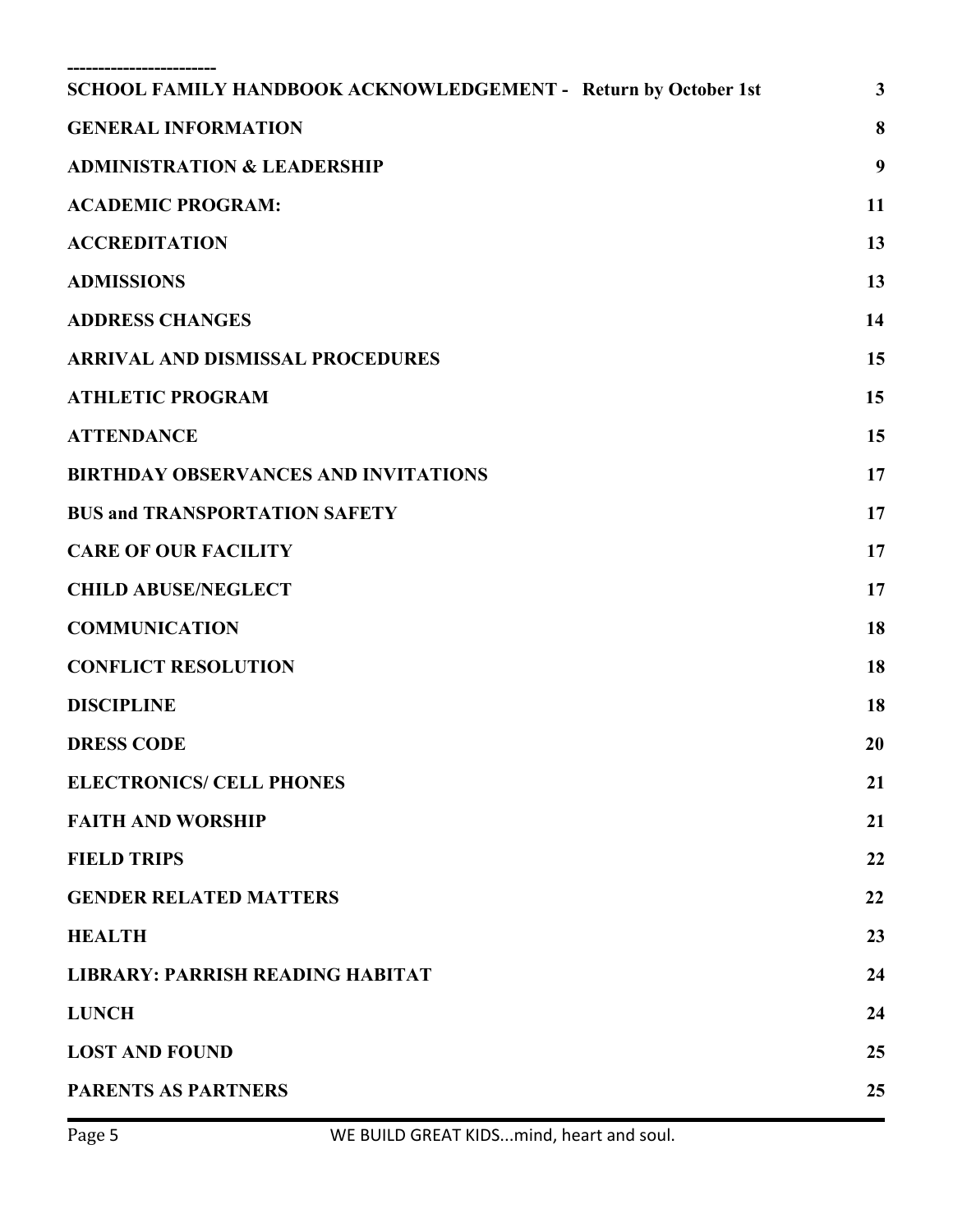| <b>RECESS</b>                                       | 26 |
|-----------------------------------------------------|----|
| <b>SAFETY &amp; EMERGENCY</b>                       | 26 |
| <b>SCHOOL CLOSINGS/DELAYS</b>                       | 26 |
| <b>SCHOOL OFFICE HOURS</b>                          | 27 |
| <b>SEARCH AND SEIZURE</b>                           | 27 |
| <b>SOCIAL MEDIA Postings of Student Photographs</b> | 27 |
| <b>SPECIAL EVENTS AND ACTIVITIES</b>                | 27 |
| <b>STUDENT DIRECTORY</b>                            | 28 |
| STUDENT-TO-STUDENT BULLYING                         | 28 |
| <b>STUDENTS RECORDS/FILES</b>                       | 29 |
| <b>STUDENT SERVICES</b>                             | 29 |
| <b>VISITORS</b>                                     | 30 |
| <b>VOLUNTEERS</b>                                   | 30 |
| <b>EXHIBIT 1 - STUDENT SERIOUS MISCONDUCT CODE</b>  | 31 |
| <b>EXHIBIT 2 - STUDENT SAFETY RULES</b>             | 33 |
| <b>EXHIBIT 3 - WELLNESS PROGRAM</b>                 | 34 |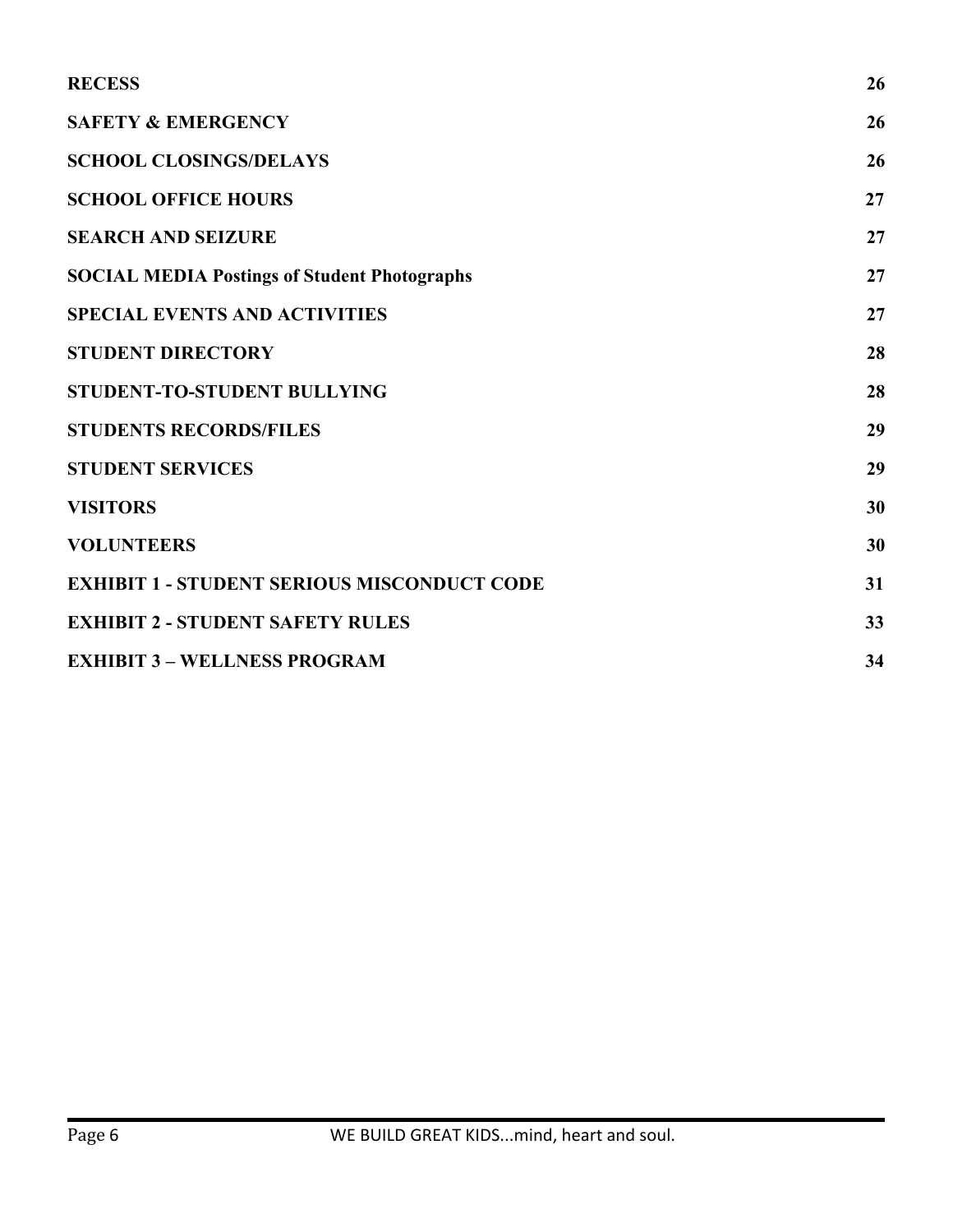# **GENERAL INFORMATION**

<span id="page-6-0"></span>St. Mary is a Pre-Kindergarten through Grade 6 Catholic Elementary and Middle School under the Diocese of Toledo Schools Office. The policies and procedures will be reviewed on an annual basis. *At St. Mary Catholic School, conduct* of students/parents/faculty/staff inside or outside of school that is detrimental to the reputation of the school, or *those that attend, can be disciplined/dealt with according to our disciplinary code.*

**Arrival and Dismissal:** Classes for grades kindergarten through six begin at 8:30 a.m. and end at 3:30 p.m. with students considered tardy after 8:40. Lobby doors are open at 8:00 a.m. Breakfast is offered in the gym from 8:15 a.m.-8:30 a.m. Pick up is promptly at 3:30 pm in the lobby or the car line begins in the alley connecting Auburn Avenue and West Street.

## **Philosophy/ Mission Statement:**

St. Mary Catholic School is different by design. With the assistance of the Pastor, Principal, staff, students, parents, and parishioners, we provide an excellent educational environment where students and teachers work together to cultivate, strengthen, and share faith, excel academically by fostering a passion for learning and personal accountability. It is our goal at St. Mary to commit ourselves to the development of the total person, spiritual and physical, moral and intellectual, individual and social, in an atmosphere filled with the spirit of Christ.

## **Goals:**

St. Mary School represents a rich tradition of Catholic education to our community that dates back to the late 1800s. We represent the strong conviction of this area's Catholic people - that Catholic schools make a vital contribution to the teaching mission of the larger church: proclaiming the message of Jesus Christ; building a community of faith and serving God's people.

A clear and unmistakable effort will be made to offer Catholic education to all who desire it. It is the consensus of the faculty that every human being has a right to pursue knowledge corresponding with his/her dignity and God-given ability, regardless of background or sex. In the early years, education is often of the utmost importance because through education and guidance the children of today become the Catholic citizens of tomorrow.

## **History:**

In 1910, the cornerstone was laid for a new school that was completed the following year. The new St. Mary School was an imposing building, two stories high with a large basement. It faced Raymond Ave. and had two large classrooms on each floor. There were two grades taught in each room. At first there were only outside toilets that became known as "Jake" and Lena". \*

In 1969, a new St. Mary School opened (our current building) its doors for the first time. A rather unique building, incorporating a modern concept in school architecture, it became the pride of the Parish. Each classroom is an individual unit with its own entrances from Raymond Ave. and exits on the courtyard. \* \*In 1976, Mr. Henry Frankl authored a booklet entitled, The Building of a Parish - The History of Shelby's Catholic *Community. For this, and his many other contributions to our community, we wish to thank him!* <http://www.rootsweb.ancestry.com/~ohscogs/Churches/Churches-StMary.html>

**School Colors:** Red and Black

## **School Athletic Nickname:** Jets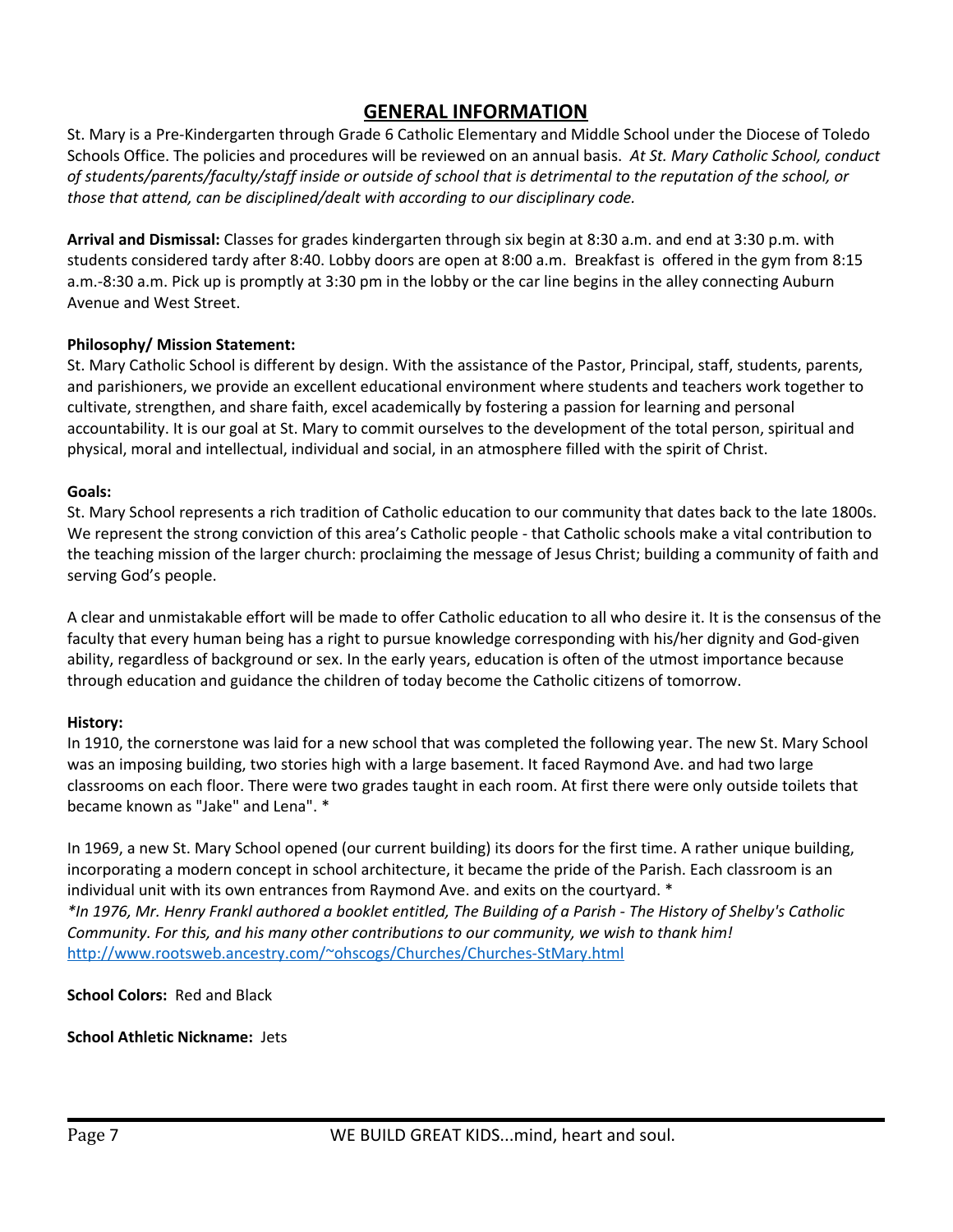## **ADMINISTRATION & LEADERSHIP**

<span id="page-7-0"></span>

| Pastor & School Superintendent | <b>Father Chris Mileski</b> | fatherchris@stmaryshelby.org |
|--------------------------------|-----------------------------|------------------------------|
| Principal                      | Mrs. Kim Stover             | kstover@stmaryshelby.org     |
| Administrative Assistant       | Mrs. Heather Fairchild      | hfairchild@stmaryshelby.org  |

#### **Pastor:**

The Pastor is the superintendent of the school in his appointed parish. He, after consultation with the Principal and the School Advisory Council, establishes the school's policy on matters not already determined by state and diocesan regulations. He is responsible for the spiritual formation of the children in the parish school as well as those Catholic children from the parish that are enrolled in local public schools. The Pastor assists students in developing their relationship with the Lord through meaningful worship, instructional and knowing each other personally. He maintains a close relationship with the Principal and faculty so he can be better informed when his assistance would be beneficial.

#### **Principal:**

The educational leader of the Catholic elementary school is the Principal. The Principal is directly responsible to the Pastor and Diocesan superintendent for the organization and administration of the instructional and disciplinary activities of the school and for stimulating creative and innovative teacher-learning situations. The Principal assumes leadership in establishing good relationships with the children, parents, teachers, all staff and the local community. The Principal is the Principal/Minister of the school and oversees the spiritual development of students and staff in conjunction with the Pastor.

| <b>Business Manager</b>                        | Mrs. Barb Studer     | bstuder@stmaryshelby.org    |
|------------------------------------------------|----------------------|-----------------------------|
| <b>Pre K Teacher</b>                           | Mrs. Denise Thompson | dthompson@stmaryshelby.org  |
| Kindergarten Teacher                           | Mrs. Misty Kurtzman  | mkurtzman@stmaryshelby.org  |
| $1st$ Grade Teacher $*$                        | Mrs. Alysha Little   | alittle@stmaryshelby.org    |
| 2 <sup>nd</sup> Grade Teacher                  | Mrs. Nicole Lynch    | nlynch@stmaryshelby.org     |
| 3 <sup>rd</sup> Grade Teacher *                | Mrs. Lauren Terry    | lterry@stmaryshelby.org     |
| 4 <sup>th</sup> Grade Teacher *                | Mrs. Emily Clevenger | eclevenger@stmaryshelby.org |
| 5 <sup>th</sup> /6 <sup>th</sup> Grade Teacher | Mrs. Sarah Sherk     | ssherk@stmaryshelby.org     |
| Religion/ Theology Teacher                     | Mrs. Laurie Metzger  | Imetzger@stmaryshelby.org   |
| <b>Title Teacher</b>                           | Mrs. Marie Little    | mlittle@stmaryshelby.org    |
| <b>Specials: Art Teacher</b>                   | Mr. Mark Sommer      | msommer@stmaryshelby.org    |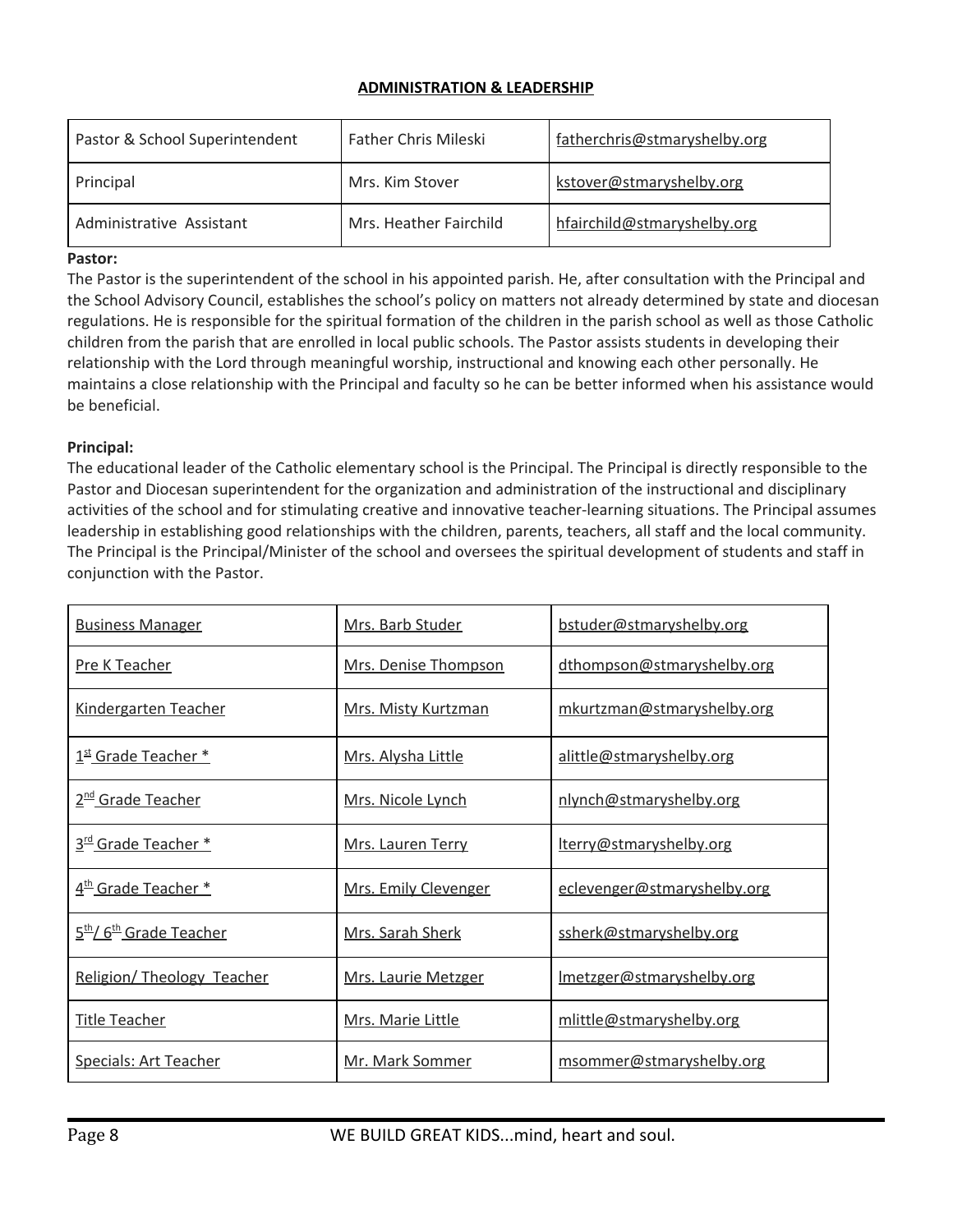| Specials: Music Teacher/Band        | Miss Kayla Rounsevell  | krounsevell@stmaryshelby.org  |
|-------------------------------------|------------------------|-------------------------------|
| <b>Specials: Computer</b>           | Mr. Dale Norwood       | dnorwood@stmaryshelby.org     |
| <b>Specials: Physical Education</b> | Miss Gracie Yates      | gyates@stmaryshelby.org       |
| <b>Specials: Social Skills</b>      | Mrs. Judy Caporini     | jcaporini@stmaryshelby.org    |
| Para & PTO President                | <u>Mrs. Kim Hall</u>   | khall@stmaryshelby.org        |
| <b>Paraeducator</b>                 | Mrs. Abby Herring      | aherring@stmaryshelby.org     |
| Paraeducator                        | Mrs. Patti Lauderbaugh | plauderbaugh@stmaryshelby.org |
| <b>School Counselor</b>             | Mr. Gil Orr            | gorr@stmaryshelby.org         |
| Custodian/ Maintenance              | Mr. Chris Owens        | cowens@stmaryshelby.org       |
| <b>Maintenance</b>                  | Mr. Ken Ensman         | kensman@stmaryshelby.org      |

## **Faculty and Staff:**

St. Mary School is staffed by a qualified faculty. All teachers are certified according to the Standards of the State of Ohio. The school staff may include lay teachers, music teacher, physical education instructor, computer teacher, maintenance personnel, and other educational aides who provide assistance in various areas of the instructional program. Professional competency and growth are stimulated through faculty meetings, in-service workshops, professional reading, and supervision by the Principal and Diocesan personnel. The faculty and staff accept the philosophy and educational goals of the Diocese of Toledo and St. Mary School. They endeavor to make this spirit permeate their instruction and dealings with the children, parents and with each other.

## **School Advisory Council:**

The School Advisory Council of St. Mary School is established to offer counsel to the pastor and principal on all matters pertaining to the school which are not decided by law or diocesan policy. Members of the Advisory Council are the pastor (ex-officio), principal (ex-officio) and six (6) appointed members. No persons employed in service of St. Mary School may be members of the Advisory Council. Concerns that affect the school may be brought before the Council by the principal, other administrators, or any Council member. Meetings of the Council are generally held monthly; special meetings may be called as needed. Chairperson-Krista Bruskotter krista bruskotter@yahoo.com. Sheree Studer, Tara Schroeder and Clare Dean. Please consider joining and/or serving in this organization.

## **Parent-Teacher Organization or PTO:**

The Constitution of the Parent-Teacher Organization outlines the following goals and objectives:

- 1. To obtain and maintain a membership of 100% of current school families and school staff; family membership is \$20 annually. Helping at events or attending meetings is voluntary.
- 2. To financially assist and support the development and improvement of all educational programs at St. Mary School in Shelby.
- 3. To provide education and socialization for our parents.
- 4. To maintain effective public relations between our community and school.
- 5. To be in direct communication with the principal of the school.
- 6. The objectives of this organization shall be at all times identified with the public interest and shall be non-profit.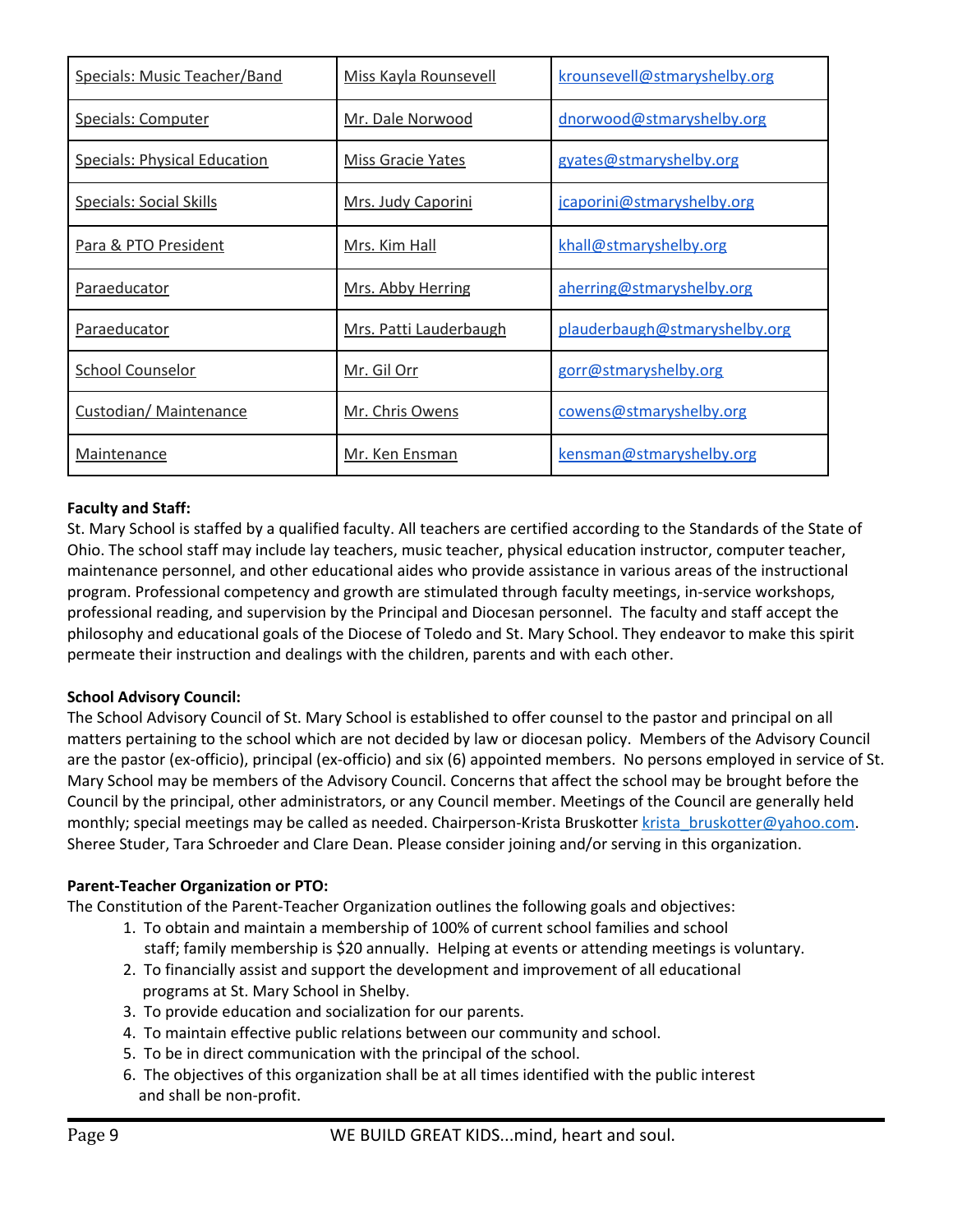The organization is governed by an Executive Committee consisting of the president, president-elect, secretary, treasurer and committee chairpersons. All members of the organization are eligible to vote in the election of the Committee. PTO meets monthly; volunteers are encouraged to attend to help plan the activities of the organization. PTO fundraisers make field trips, picnics and special events & equipment possible. Get involved to help enhance your child's education.

President-Kimberly Hall ([khall@stmaryshelby.org](mailto:khall@stmaryshelby.org)) Vice President-Secretary-Chellie Lamb Treasurer-Clare Dean Spiritual Leader-

# **ACADEMIC PROGRAM:**

## <span id="page-9-0"></span>**Curriculum:**

St. Mary School is in full compliance with the Operating Standards for Ohio's Catholic Schools and the Ohio Revised Code. Courses of study have been developed for use in the elementary and secondary schools of the Diocese of Toledo with the support of the University of Notre Dame ACE Collaborative. Teachers are required to teach the standards in each of the following subject areas: religion, language arts, mathematics, science, health, social studies, art, music and physical education.

## **Textbooks:**

Learning materials are provided by the school. Students are responsible for taking care of the items issued to them for the duration of the school year and are responsible for paying the replacement cost if lost or defaced.

## **Student evaluations:**

## **Interim Reports:**

Interim reports are issued for every child during the midpoint of the first quarter and as needed thereafter. Interims do not require a parent signature.

## **Report Cards:**

Report cards are issued at the end of each grading period. The first report card is issued to parents/guardians during conferences in October; all others will be sent home with students. Parent/guardian(s) should sign the report card envelope quarterly and return the envelope to the school.

## **Grading Scale:**

St. Mary School has moved away from letter grades in K-4, using a different approach to show how students are meeting grade-level academic standards for what kids need to know in each subject. That approach is considered a more "standards-based" report card. The below grading key is meant to explain how the grades on your child's report card were determined. In standards-based grading, behavior and work/ study habits are usually judged separately from student achievement.

Reading Improvement Plans will be implemented for K-3 not on target in Reading.

Kindergarten and grades 1–4 will be using E, M, P, and L on all graded areas.

Anything outside of core subjects for 5th and 6th grades will use this scale as well.

E = the student has **e**xceeded the grade level standard(s)

M = the student has **m**et the grade level standard(s)

P = the student is **p**rogressing toward the grade level standard(s)

L = **l**imited -the student is below the grade level standard(s)

Blank- Not assessed this quarter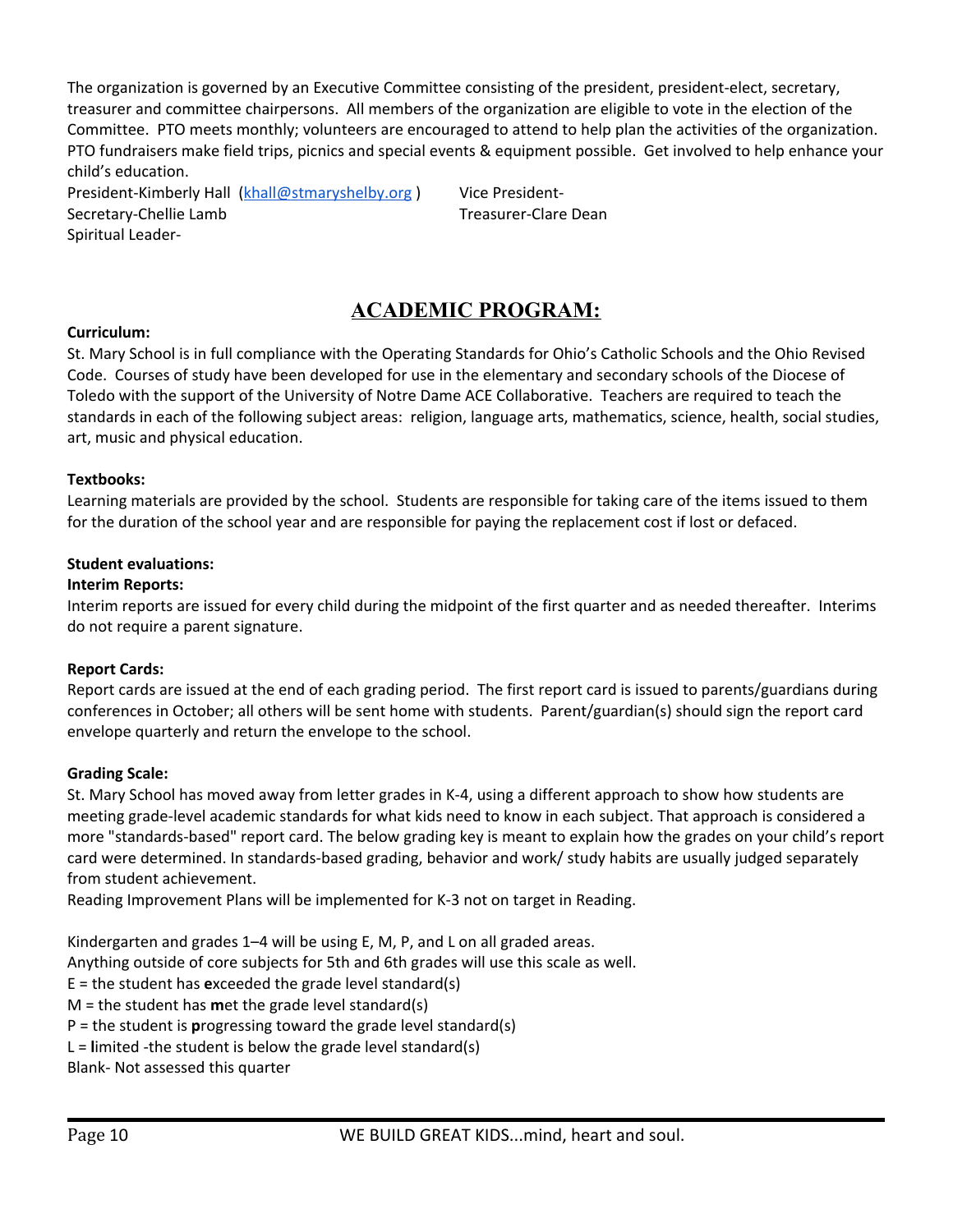Core subjects for 5th and 6th grades only will use this scale: A (90-100%) B (80-89%) C (70-79%) D (60-69%) F (0-59%) Blank Not assessed this quarter

\*Students on Individualized Education Plan (IEP) may receive a combination of letter grades, progress codes and achievement indicators, based on the specifics of his or her IEP.

#### **Honor Roll Requirements:**

Students must achieve either letter grades (A's & B's) or (E's) for overall grades demonstrating above average results in all core subjects including Religion for grades 2-6. If you have specific questions about your child's grade, please speak to your child's teacher. Keep updated on academics through progressbook online and on behavior using class dojo.

#### **Teacher Conferences:**

Parent-Teacher conferences are scheduled at the end of the first grading period. We ask that every child's parent/guardian(s) meet with the teacher during this time. First quarter grade cards are distributed during each student's conference time. You should see student portfolios with work samples, test scores, and behavior tracking.

Parents/guardians may schedule a conference anytime during the school year. In order for your student's teacher to be able to provide you with his/her undivided attention, it is best to make arrangements in advance any time you wish to have a meeting to discuss progress and/or any other concerns that you may have. From 8:00-8:30 am or 3:30-4:00 pm are usually good times.

#### **Retention/Promotion:**

The Ohio Code gives to the superintendent the right to assign pupils to levels. In the Diocese of Toledo, placement is done by the principal in collaboration with parents and faculty. Collaboration and communication between faculty, staff, parents and students is key to the success of each scholar attending St. Mary School.

## **Third Grade Reading Guarantee (Ohio Department of Education)**

Any third grade student who attends a nonpublic school with a scholarship awarded will be subject to the Third Grade Reading Guarantee retention provision, including the exemptions prescribed by that law. The Third Grade Reading Guarantee retention provision uses the promotion score from Ohio's grade 3 English language arts test.

#### **Homework:**

Study at home is intended to be purposeful. Each teacher holds the responsibility of determining frequency and procedures for homework assignments.

#### **Student Assessment/Testing:**

St. Mary School strives to provide the best education for our scholars. As a result, k-6 will participate in the NWEA MAP assessment process, unless otherwise determined through a student's Individualized Education Program (IEP). The ACRE Test (Assessment of Catechesis Religious Education) is given to students in Grades 5. State Testing is also administered in the fall to all Third Grade students and in the spring for some 3-6 students as prescribed by law.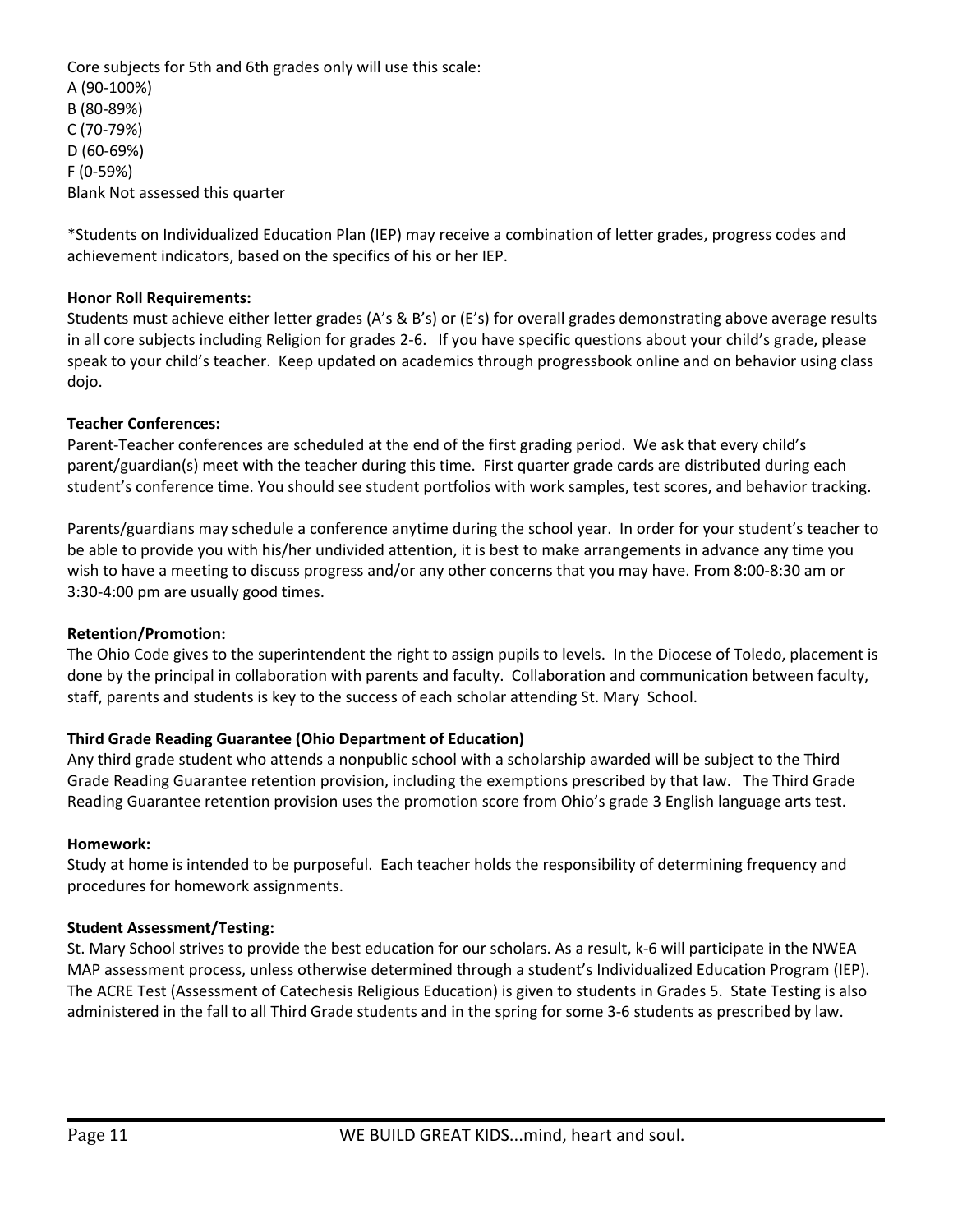# **ACCREDITATION**

## <span id="page-11-0"></span>**Fully Accredited by:**

Ohio Department of Education National Catholic Education Association Ohio Catholic School Accrediting Association

# **ADMISSIONS**

<span id="page-11-1"></span>In accordance with Christian principles, St. Mary School recruits and admits students of any race, color, or ethnic origin to all the rights, privileges, programs and activities of the school. In addition, the school will not discriminate on the basis of race, color, or ethnic origin in administration of its educational policies, scholarships, loans, athletics, fee waivers and extra-curricular activities. The school will not discriminate on the basis of race, color, or ethnic origin in the administration of its educational programs. Furthermore, the Most Pure Heart of Mary Parish abides by the affirmative action policy of the Diocese of Toledo. St. Mary School Advisory Council recommended the following policy for registration. Each registration form will be dated when submitted.

Any child may be registered; however preference for limited space will be given as follows:

- 1. Children presently enrolled may register for the upcoming year.
- 2. Parents of children presently enrolled in St. Mary School may register siblings.
- 3. Members of Most Pure Heart of Mary Parish may register youngsters.
- 4. Registration will be accepted from any persons on a first-come, first-served basis.

**Kindergarten through 6:** Parents of students presently enrolled in kindergarten through grade six will be asked to register for the upcoming year during Catholic Schools Week in late January or early February.

## **Transfer Students: Probationary Acceptance**

Children entering the school after the first grade are accepted on a probationary basis, quarter by quarter for one semester. At the time of registration, all new students seeking admission to St. Mary are evaluated on the basis of current standardized test scores and report cards. During this time the staff evaluates the student's ability to adapt to the various aspects of the school program; the Catholic, Christian environment, the discipline code, the academic structure, teacher expectations and other demands of the total school program. At the end of the academic probationary period, the student is either admitted or the parents are assisted in finding a more appropriate academic setting**.**

## **Age Requirements:**

Ohio law gives individual school districts the right to determine the age requirements for admission to kindergarten. Per the policy of St. Mary School, a child should be five (5) years old on or before August 31st. Each child who has successfully completed kindergarten shall be eligible to be enrolled in the first grade. Children entering Pre-K must be three (3) or four (4) years of age by August 31st as applicable and potty trained.

## **Required Records:**

When registering for the first time, the person responsible for the child must present the school with a copy of the child's birth certificate, social security number, and copy of parent/guardian's driver's license. In lieu of the birth certificate any of the following shall be accepted: a passport showing the date and place of birth of the child, a certificate of baptism, a hospital record showing the date and place of birth of the child or a birth affidavit. If satisfactory evidence cannot be produced within fourteen days of the child's entry into school, the law enforcement agency in the area in which the child resides will be notified.

## **Financial Need:**

No child of a registered parishioner of Most Pure Heart of Mary Parish will be denied assistance to attend St. Mary School (kindergarten through grade six) based on financial need. Parents are required to complete an application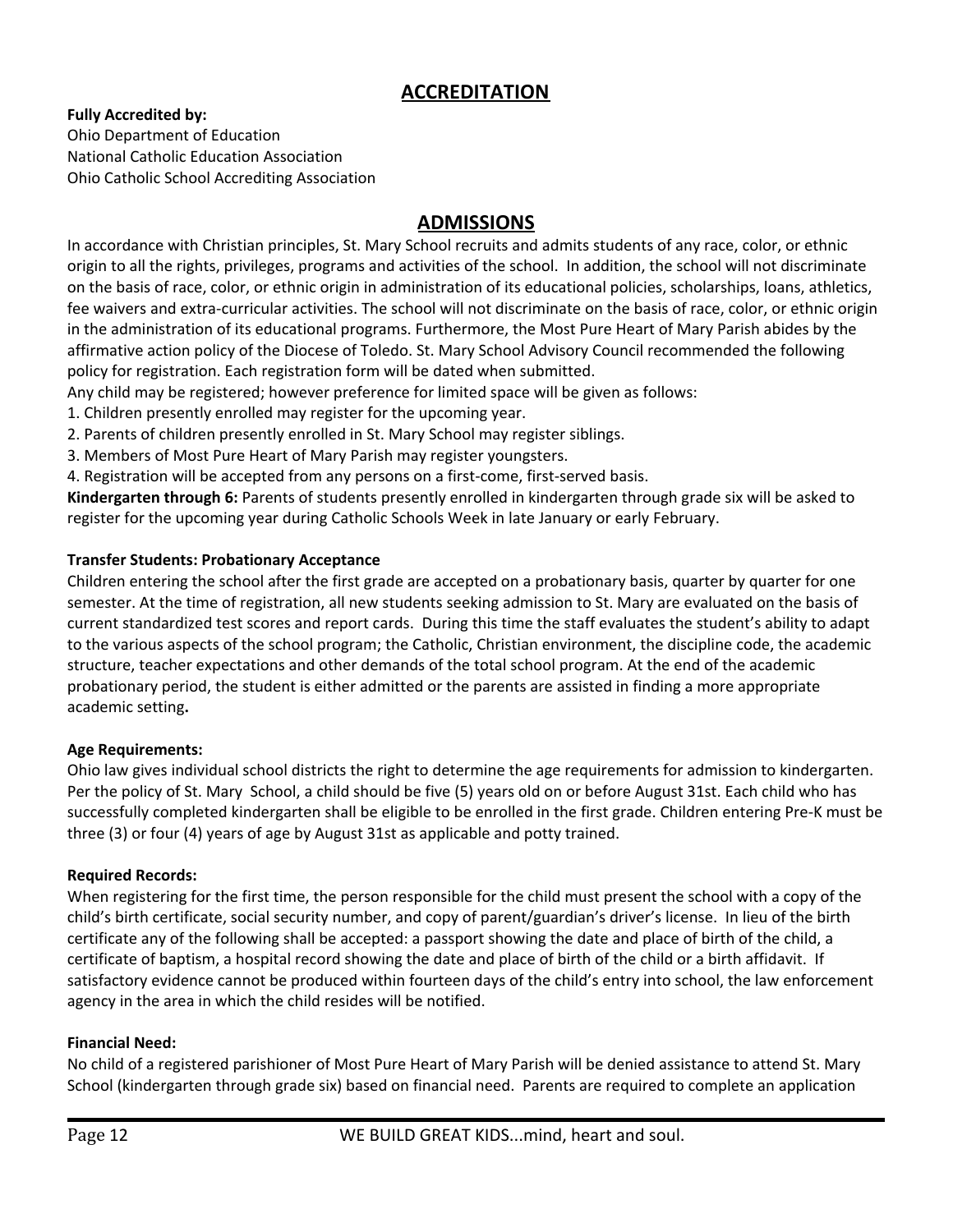form requesting partial or complete tuition assistance. This information is provided to families at the time of registration. If parents' financial situation changes during the school year, an application form may be submitted at that time. Parents will be given a copy of the current tuition policy at registration time.

## **Withdrawals:**

When a teacher learns that a student will be transferring from our school, the last day that is recorded will be the last day the student attends school. The date of withdrawal will be the following school day when the student is not present. All consumable workbooks and texts purchased by the school may be taken by the student. All textbooks and workbooks purchased with state money must be retained by the school.

If the teacher has had sufficient notice of the transfer, he/she may issue a report card to the student on his/her last day. If the student has not completed a sufficient part of the grading period to receive a grade for that particular nine weeks, the teacher should write a letter to the new teacher stating where the child is in his/her academic subjects. The secretary will be responsible for forwarding the necessary records upon receipt of parent authorization to release records.

## **Admission and Tuition Policies:**

All tuition must be paid as a total cash payment, monthly payment plan, or cash/monthly payment plan. Total cash payments are due on August 1. Monthly payment plans are on a 10 month payment plan. Payments are on the 15th of the month beginning in August and ending in May. No child will be allowed in class on the first day of school unless tuition payment has been arranged. Tuition is current when paid by the end of each semester. Any account that is sixty (60) days past due and no arrangements have been made with the Principal will result in student's dismissal from St. Mary School. In addition, no student records will be released until all fees have been paid. The following is our refund policy: The school year is divided on a quarterly basis both academically and financially. A student attending any part of an academic quarter is not eligible for a tuition refund for that particular quarter. Refunds are based on unused school quarters only. If a child is expelled, no tuition will be reimbursed.

# **ADDRESS CHANGES**

<span id="page-12-0"></span>It is important for parents to contact the school office regarding any change of address, phone, business, business phone and public school district. This ensures that you receive all mailings and that we can contact you quickly in emergencies. In the event of a divorce or separation, if both parents wish to be on the mailing list, please advise the office.

# **ARRIVAL AND DISMISSAL PROCEDURES**

## <span id="page-12-1"></span>**Class Day:**

Classes for grades kindergarten through sixth grade begin at 8:30 a.m. and end at 3:30 p.m. with students considered tardy after 8:40. Lobby doors are open at 8:00 a.m. Breakfast is offered in the gym from 8:15 a.m.-8:30 a.m. Students in grades K-6 gather at 8:30 a.m. for morning meeting. The meeting includes our morning prayer, the Pledge of Allegiance, lunch menu and announcements prior to being dismissed to the classrooms. Pick up is promptly at 3:30 pm in the lobby or the car line begins in the alley connecting Auburn Avenue and West Street.

## **Student Arrival Procedures:**

Students are expected to enter through the main entrance door of the school. Parents are asked to drop students off using the alley access off Auburn Avenue allowing students' safe exit from vehicles. **For the safety of our scholars** and for the purpose of teaching our scholars the appropriate way to cross streets, crossing in front of the school is **prohibited;** PLEASE always use the marked crosswalk at either end of the corner of West Street.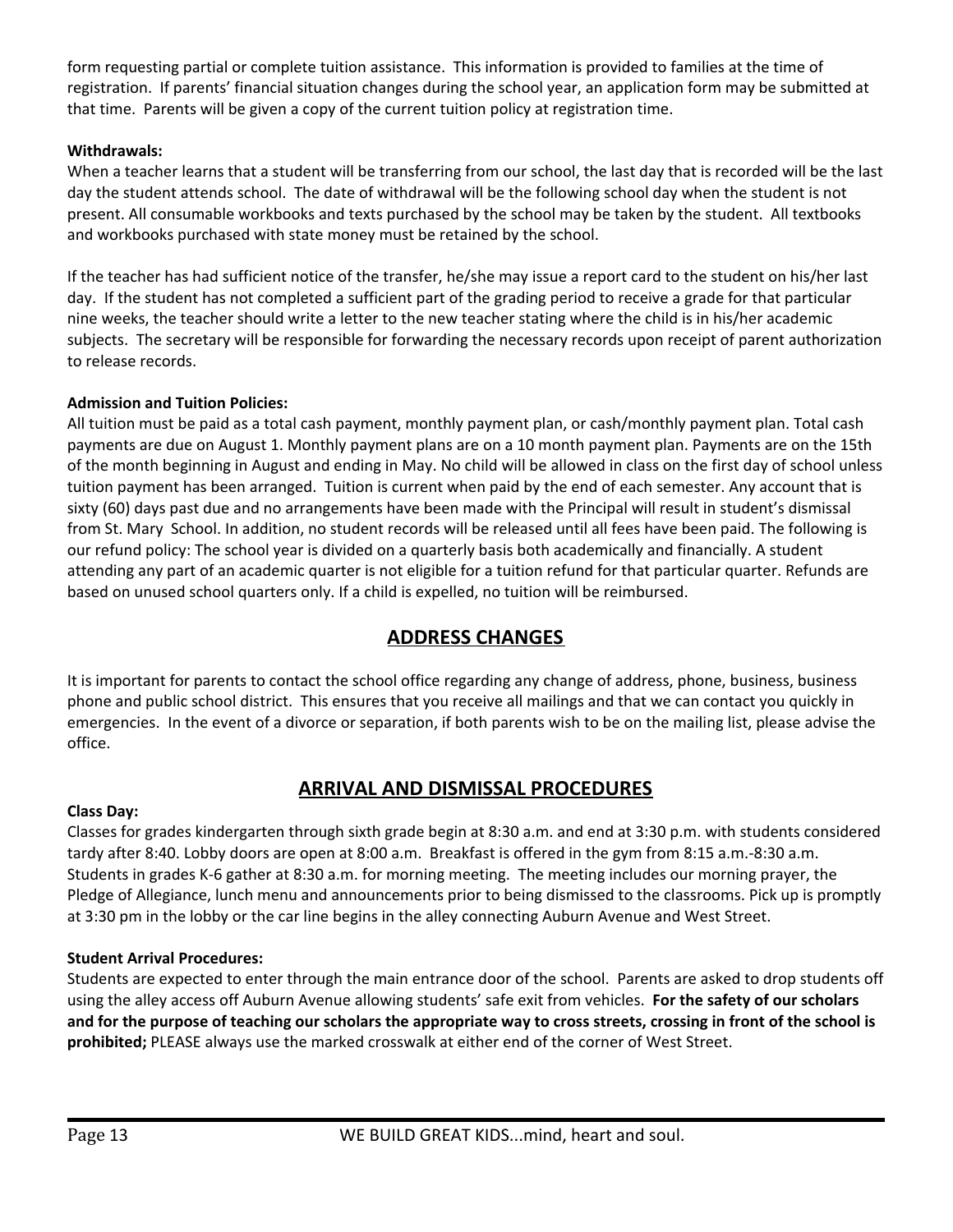## **Dismissal:**

ACCORDING TO OUR SAFETY PLAN DEVELOPED IN COOPERATION WITH THE CITY OF SHELBY AND SHELBY CITY POLICE, PARK ON WEST ST. IN FRONT OF THE CHURCH OR IN FRONT OF THE SCHOOL FOR PICK-UP OR DROP OFF OF STUDENTS DURING SCHOOL HOURS IS PROHIBITED. Dismissal time is 3:30 pm and rules must be followed for the safety of all concerned. If your child rides the bus home, the bus stops in front of the south entrance for exiting/boarding. Designated crosswalks are in place for the safety of our students. STUDENTS MUST USE A DESIGNATED CROSSWALK.

## NO DRIVERS ARE PERMITTED TO PICK UP RIDERS IN FRONT OF THE SCHOOL.

The student drop off and pick-up line is designated in the alley beside the gym, entering from Auburn Street (the north side of the school). Teachers dismiss the students into the parent/guardian's designated driver's vehicle as stated on the registration form. Any additions or deletions to your list of permitted drivers must be reported to the office or we will pause to contact you for authorization; if there is a question as to whether the driver is authorized to pick up your student, a school official will attempt to call the parent/guardian. Student(s) will not be released to a driver that is not included on the approved pick up list. Please make sure there is proper child restraint for all riders and state laws are followed for front seat passengers.

# **ATHLETIC PROGRAM**

<span id="page-13-0"></span>The responsibility for the CYO (Catholic Youth Organization) sports program in the parish rests with the Athletic Director and the Athletic Board. This group determines the various sports to be offered as well as the grade levels involved. The program is open to all children who are members of Most Pure Heart of Mary Parish or Plymouth St. Joseph Parish, or a student of St. Mary School grades 3-12. Typically, we offer volleyball and basketball. Contact volunteer CYO director Julie Stainbrook at [athletics@stmaryshelby.org](mailto:athletics@stmaryshelby.org) or (740) 624-9415 with questions.

# **ATTENDANCE**

<span id="page-13-1"></span>School attendance is a necessity. It helps your child in academics and develops good habits. A child is observed as tardy if he/she is not present when classes begin at 8:40, unless BUSES are late. Students who arrive after the start of the school day or need to leave during the school day due to medical appointments for less than a ½ day are considered tardy.

## **Absenteeism:**

When a student is absent from school, a parent must call the office by 10:00 AM each day of the absence. If the office does not receive a call, a parent will be contacted. This policy is for the protection of the St. Mary students and is aligned with the state statutes of the state of Ohio.

Students should be fever free for 24 hours before returning to school. Students who are sent home during the school day with a fever will not be allowed to return to school the next day as this would not allow for the 24 hour protection of the entire school community. When a student has been ill, please follow the fever-free 24-hr rule/allow 24-hrs to pass from the last vomiting episode, and/or at least 12-hrs from last diarrhea episode.

The school calendar provides for extended weekends throughout the school year. Families are encouraged to schedule trips or outings during these times so as to eliminate the need to interrupt a child's learning process.

Missed assignments are the student's responsibility. When a student is absent, a parent may call the school office before 9:30 AM to arrange for homework assignments. Homework assignments may be picked up at the school office between 3:30 PM – 4:00 PM. Students may also receive missed assignments from their teacher when they return to school. Arrangements for regular classroom tests missed because of an absence are to be made with the individual teachers. These tests must be taken within one week of the original test date.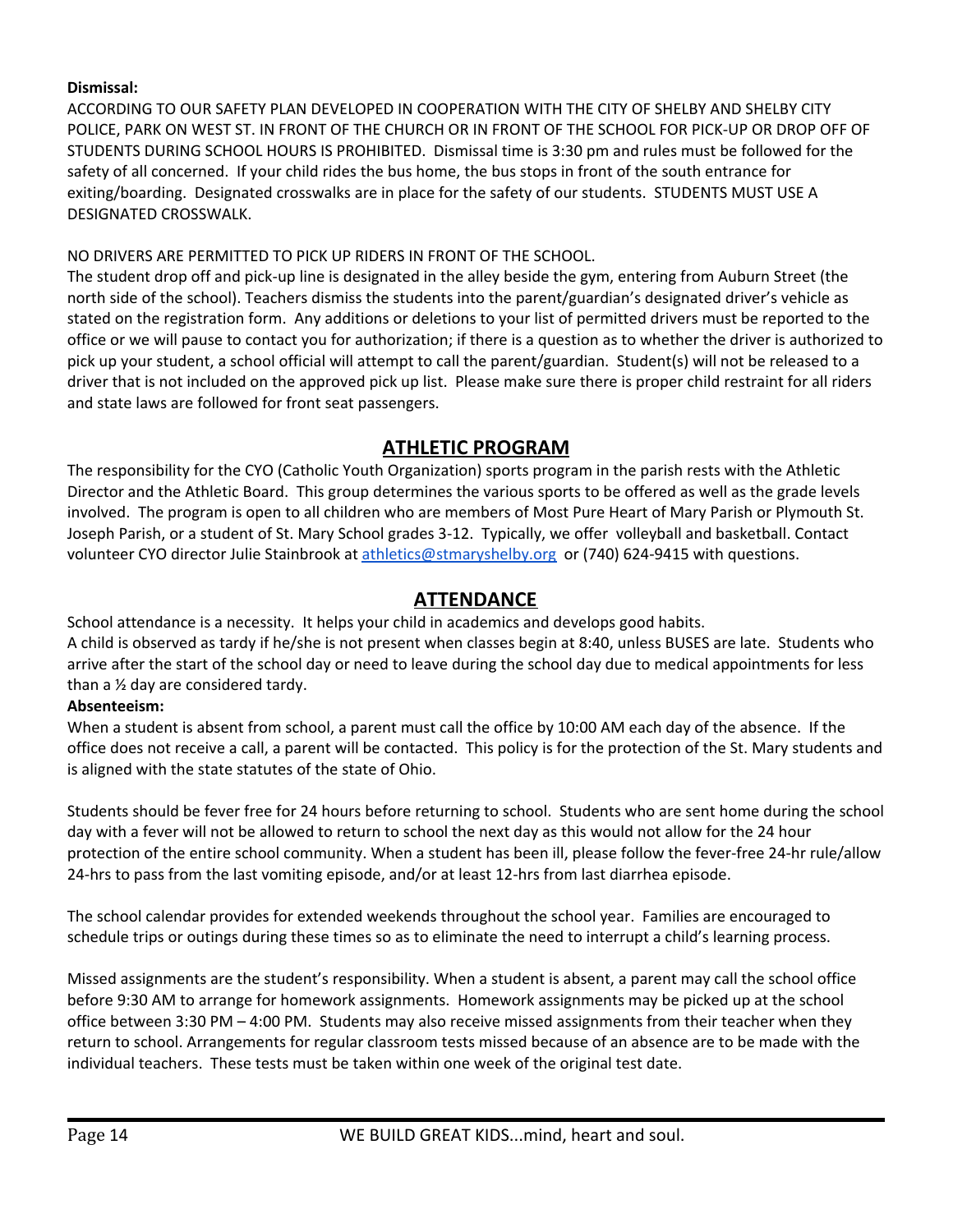All excused absences must be documented as stipulated below. A written statement giving reasons with parent or guardian's signature must be brought to the office upon the student's return. These notes/letters will be retained in the office for one year. Student may not have more than twenty unexcused absences during a single school year. Any absence from school is unexcused unless it is for one of the following approved reasons:

- Illness or injury of the child. The parent/guardian must provide documentation to the chartered nonpublic school. Any absence for illness or injury of the child which exceeds three days absent from school must be certified in writing by a physician or appropriate health professional.

- Illness in the family necessitating the presence of the child. The parent/guardian must provide documentation to the school stating the nature of the illness and the circumstances which require the presence of the child. Any such absence which exceeds three days absent from school must be certified in writing by a physician or appropriate health professional.

- Quarantine of the home. The absence of a child from school under this condition is limited to the length of quarantine as determined and certified in writing by the proper health professionals.

- Death of a relative. The absence arising from this condition is limited to a period of three days and must be documented in writing by the parent/guardian of the student.

- Medical or dental appointment. The parent/guardian must provide documentation to the chartered nonpublic school. The chartered nonpublic school may require a written statement from the physician or dentist upon request.

- Observance of religious holidays. A child shall be excused for absences for the purpose of observing a religious holiday consistent with his/her truly held religious beliefs. The parent/guardian must provide documentation to the school detailing dates of all absences for religious holidays.

- College visitation. The parent/guardian must provide documentation from the college, university, or technical college verifying the date and time of the visitation.

- Emergency or other set of circumstances. The parent or guardian must provide documentation to the school detailing the emergency circumstances.

-Out-of-state enrichment activities or extracurricular activities. A student who is absent from school for the sole purpose of traveling out of state to participate in an enrichment activity approved by the district or school governing body or in an extracurricular activity can have up to four days per school year excused. The parent/guardian must provide documentation to the school detailing the dates and reasons for these absences.

## **Leaving School:**

Parents who need to take children out of school during the day must report to the office. If someone other than the parent is taking the child, the school must be notified of this in advance. Once a child is on school property, he/she may not leave the grounds without written permission or verbal permission from his or her parent/guardian(s). Parents are asked to notify the school in writing or via a phone call if there is a change in transportation for the end of the school day.

# **BIRTHDAY OBSERVANCES AND INVITATIONS**

<span id="page-14-0"></span>Students in Grades Pre-K through Grade 6 may come to school dressed out-of-uniform on their birthday or half-birthday (if their birthday falls during the summer months). Please make sure clothing is school appropriate and respectful on Mass day. In addition, birthday treats may be brought to school. All treats should be pre-packaged with ingredients listed on the package if any student in the room has food allergies. An alternative to a food treat is to provide a book or game for the classroom.

St. Mary tries to be sensitive to the feelings of our students. As a result, students may ONLY distribute private party invitations if every student in the class is invited or all boys or all girls.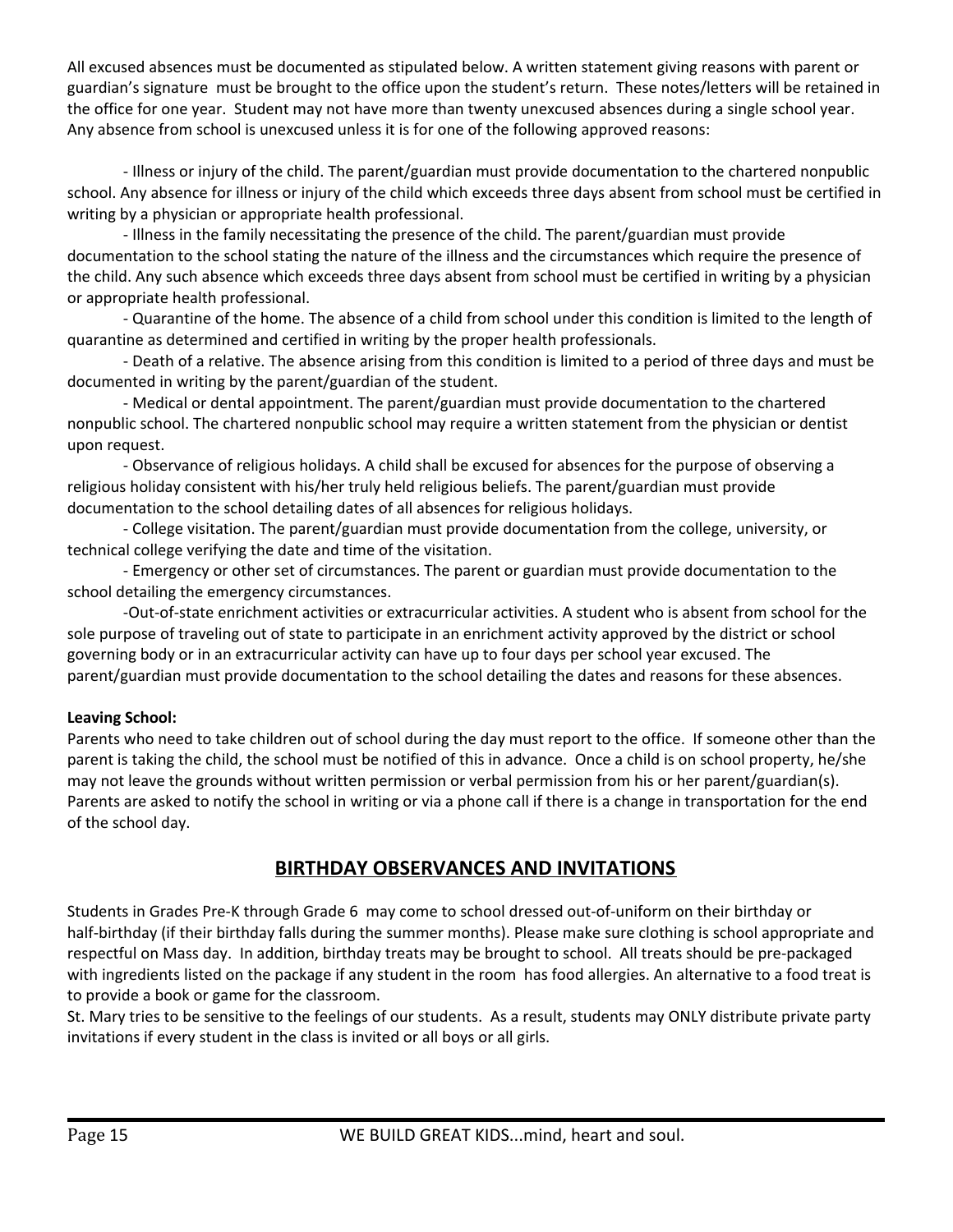# **BUS and TRANSPORTATION SAFETY**

<span id="page-15-0"></span>Bus transportation to and from school are available to through Shelby City Schools. Our utmost concern is for the safety of each child. Students must obey expectations for respect of self and others as well as the rules and regulations established by the school system and the bus driver. Infringements can result in expulsion from bus privileges.

Paperwork shall be filled out at the time of registration. Any changes or issues should be discussed with the bus garage at (419)-342-2442. Rules of conduct for student bus passengers are basic and necessary for safe operation. Students are asked to be on time at their bus stops. Observe same conduct as in the classroom. Follow all rules of the bus driver. The bus driver or transportation director keeps the principal informed of misconduct. These referrals will be handled the same as office referrals in school.

All kindergarten and first grade students will be issued a bus tag with their bus number listed. Make sure they wear it daily for about 1-2 weeks.

## **Bicycles:**

Students who ride bicycles to school are to park them in the rack provided on the north side of the school building. Bicycles should be secured with a bicycle lock. No student is to ride a bicycle on the school grounds during school hours or bus loading time. All students are to stay away from the parked bicycles during school hours. The decision regarding at what age a child should be permitted to ride his/her bicycle to school rests entirely with the parent/guardian(s).

# **CARE OF OUR FACILITY**

<span id="page-15-1"></span>Most Pure Heart of Mary owns our school. Parishioners contribute a great deal of money and time to ensure a Catholic education to children of our community. Therefore, any damage done to our building, equipment, computers, books etc. must be paid for by the responsible party. We encourage all families to discuss with their children the need to keep our building facilities in excellent condition. We have a very nice school and are proud of the tradition and with your help we can keep it that way.

# **CHILD ABUSE/NEGLECT**

<span id="page-15-2"></span>The Education Commission and staff of St. Mary School recognize the serious local, state, and national problems of child abuse and child neglect. Since St. Mary School is concerned with the spiritual, mental, and physical well-being of all children, we believe that effective parenting is the goal of all parents. However, it is recognized that undue stress may lead to the abuse or neglect of children. School personnel are in a unique position to identify children and families who are in trouble.

Ohio Revised Code 2151.421 requires any school teacher or school authority to report suspected cases of child abuse or neglect to the Children's Services Board or a municipal or county peace officer. This legislation also guarantees immunity for anyone filing a report or participating in a judicial proceeding from any civil or criminal liability that might otherwise be incurred or imposed as a result of such action. In accordance with this law, the staff of St. Mary has appropriate policies and procedures to guide their actions.

# **COMMUNICATION**

<span id="page-15-3"></span>In order to insure that all communication from school reaches home in a timely manner, St.Mary uses a Thursday family folder system. Folders containing all correspondence are sent home on Thursdays and should be returned the following school day. Your child is responsible for emptying the contents of his/her folder when it is returned to their homeroom. The best way to communicate with teachers is to use email, dojo message, or call right before or after school. We discourage calling or texting school staff personal numbers unless the situation is an emergency.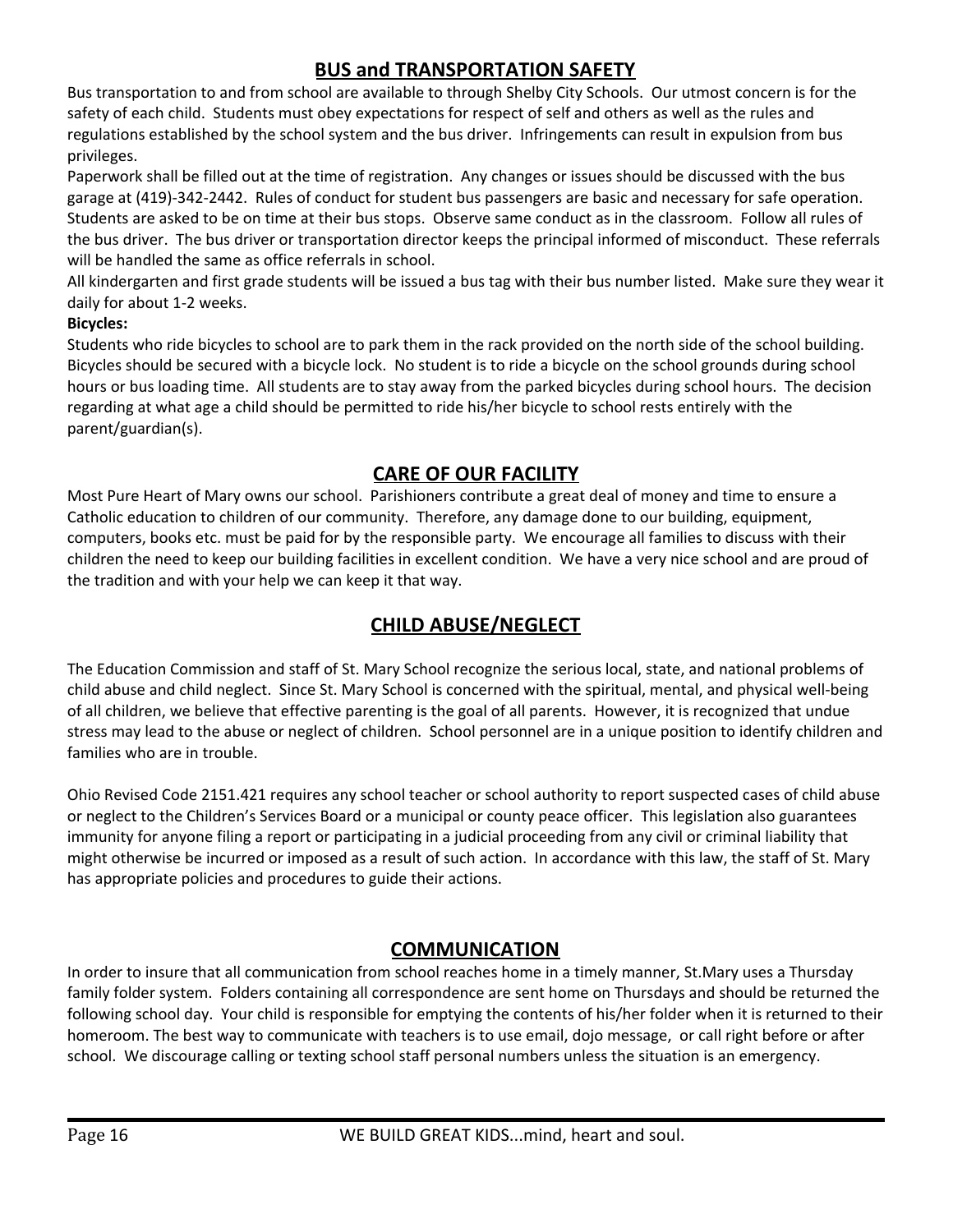# **CONFLICT RESOLUTION**

<span id="page-16-0"></span>St. Mary School is a community composed of people, and from time to time problems, concerns, and conflicts arise in our dealings with one another. In order to promote open communication and swift resolution of conflict, the following procedures will be followed:

- 1. If a parent has a concern or question about something involving a teacher and his/her child, a conference should be held between parent and teacher to help resolve that concern or question.
- 2. If the concern has not been resolved after the initial conference, the parent or teacher can request a conference with the principal.
- 3. As a result of the parent-principal or teacher-principal conference, the principal may arrange a conference at which the parents, teacher, principal and pastor will be present.
- 4. Other action or as the principal deems necessary.

# **DISCIPLINE**

<span id="page-16-1"></span>The rules and standards set forth in this student discipline code apply to conduct on school premises or involving school property, to conduct off school premises that directly affect other students or the school, and to conduct at school or CYO functions of any kind. Any conduct that causes or creates the likelihood that it will cause disruption or interference with the health, safety or well being, or the rights of other students or employees is prohibited.

St. Mary School maintains that all who enter the doors of the school must understand and work toward offering respect for one's self and others. Parents, staff, students and the administration must work collaboratively and cooperatively in developing positive and lasting patterns of behavior. Teachers will inform parents and the principal when discipline problems arise. The administrative staff will decide upon the consequences for violation of this policy. Such action can come in the form of counseling, conferences, assignment of additional work, rearrangement of schedule, detention, suspension, and recommendation for expulsion from school and/or referral to authorities.

Achieving effective classroom management requires consistency. Clear and consistent expectations delivered by a staff and faculty who are firm, fair and consistent regarding the enforcement of classroom and general school rules will bring positive outcomes. Students are made aware of expectations for behavior and consequences for non-compliance. Positive behavior will be recognized. Students are given an active role in determining expected behavior required for the day-to-day interactions in the classroom. At the beginning of the year, teachers devote a considerable amount of time to the discussion of expected behavior as well as consequences for non-compliance.

## **Disciplinary Measures:**

All minor disciplinary infractions are tracked on the school form titled *Notice of Minor Misconduct* and of all significant disciplinary infractions and accumulated minor infractions on the school form titled *Referral Notice*. The school staff expects that parents will cooperate with and support the school when the child must be disciplined. The notice will explain the nature of the infraction and state the action taken. Parents are expected to sign the Referral notice and return it within three school days to the teacher who wrote the notice. Parents may keep the appropriate copy for their files. One copy will be kept on file in the office. Students who do not return the signed copy of the notice within three school days will be subject to further disciplinary action. Parents will be contacted by phone.

A Referral Notice will be issued at every third minor infraction. Students who receive Referral Notices will be subject to a specific sequence of disciplinary measures as outlined in the section titled "Repeated Misconduct." Discipline measures may involve the removal of students from extracurricular academic activities, including Student Council.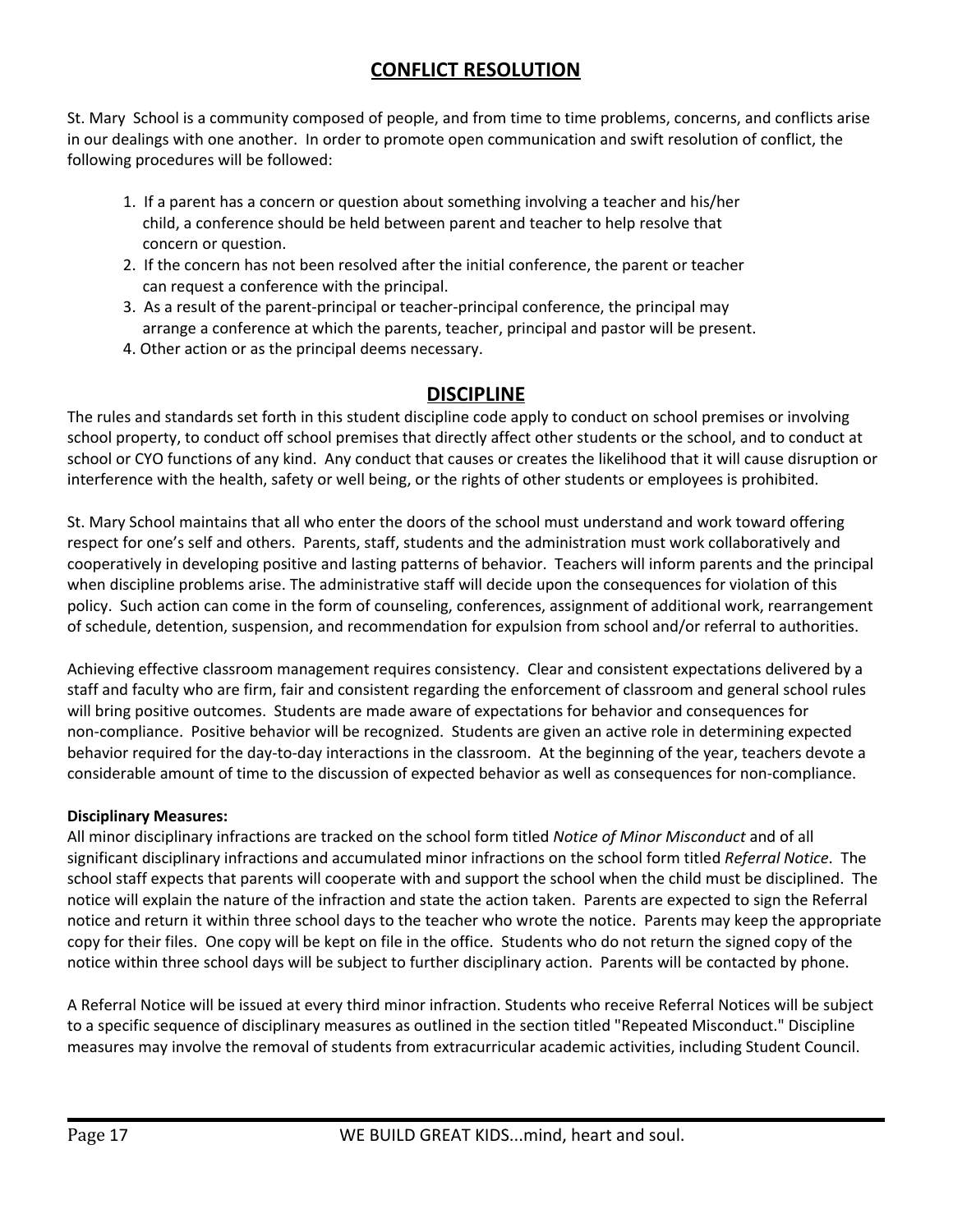## **Detention:**

Students in all grades will be subject to detention for various disciplinary reasons. When given a detention, students will bring home a written notice, which parents should sign and have the student return to his/her teacher on the following day. In-school detention will be served on the day stated in the notice. Parents are responsible for the transportation of their children. After-school detentions take priority over any other after-school activities. Students who do not serve an assigned detention will be subject to disciplinary action by the administration.

## **Expulsion:**

See Serious Misconduct Code and Expulsion Procedures in Exhibit 1..

## **Repeated Misconduct:**

Repeated misconduct will result in further disciplinary action, which may include intervention by St. Mary School Discipline Board. The Discipline Board is comprised of a student's homeroom teacher, several School Advisory Council members, and an administrator. Its purpose is to intervene when a student is beginning to establish a pattern of behavior that violates rules and policy. Members of the Discipline Board will discuss the violations with the student and agree upon a course of action to help the student improve his/her behavior.

Students who repeatedly receive Referral Notices will be subject to the following procedures and disciplinary measures:

Referral Notice #1 – Principal visit –Referral Notice sent home-Number of notice indicated Referral Notice #2 – Automatic After-school detention (3:50-4:45 p.m.)

**All minor misconduct notices received after referral #2 will result in after-school (Detention 3:50-4:45 p.m.) in addition to any other consequences assigned by the teacher or contained in school policy.**

Referral Notice #3 - Meeting with Discipline Board (parent may attend but not required) Referral Notice #4 - Four hours of MPHM church service, arranged by parents Referral Notice #5 - Saturday school suspension, 9 a.m.-12 p.m., \$50.00 charge to parents Referral Notice #6 - Meeting with Discipline Board, administration, and parent(s)

Further referral notices will result in removal from St. Mary School or a special discipline plan for the student. The plan may include such measures as out-of-school suspension, loss of special activities or privileges, additional community service, or extended time added on after the school year is over.

Students who receive the sixth referral notice during any school year will be subject to a modified discipline plan for the succeeding school year. The established discipline plan as outlined above will be followed, with these modifications:

- 1. Upon receipt of the third referral notice, the student and parent(s) will be required to meet with the Discipline Board, as well as at the sixth referral notice.
- 2. No special behavioral plan will be written for the student at the sixth referral notice, except in unusual circumstances as determined by the principal.
- 3. At the sixth referral notice, serious consideration by the Discipline Board and administration will be given to the student's immediate withdrawal/expulsion from St. Mary School.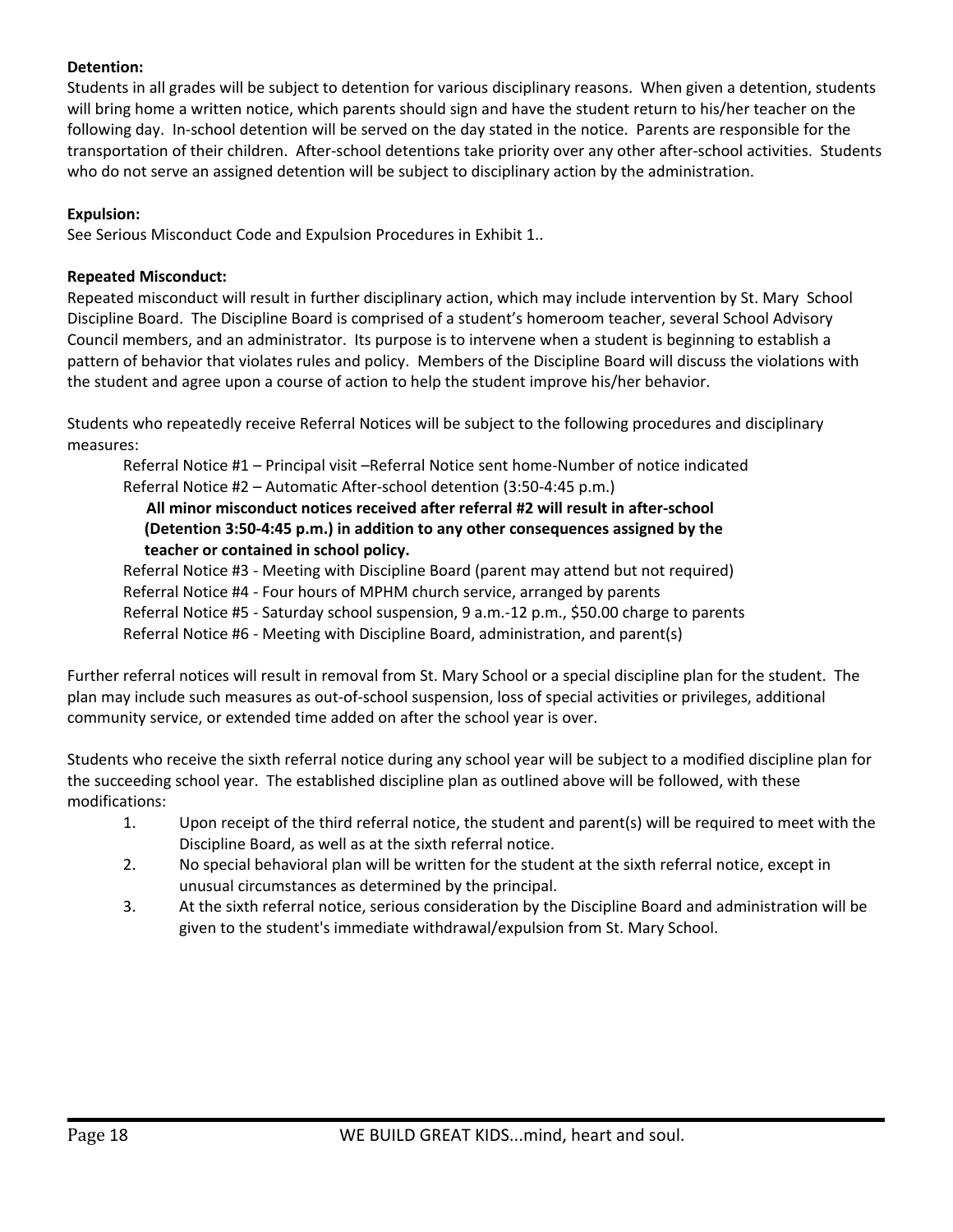# <span id="page-18-0"></span>**DRESS CODE**

Our goal in the dress code is to simplify and assist in reducing the expenses parents have in purchasing school clothes. Education is a serious opportunity, and it is important that we provide a school environment where learning can take place. A dress code contributes to an environment that supports a productive and educational atmosphere. Dressing modestly and in good taste contributes to the student's educational discipline. All clothing will be neat, clean and in good repair. On dress down days, students are not required to wear uniforms, but they are to dress in a manner that supports a productive and educational atmosphere. Dress code guidelines for non-uniform days will be stipulated by the principal. This will be enforced for PreK-6<sup>th</sup> grade. A student who is inappropriately dressed may be sent home to change clothes or may be detained in the office until a parent/ guardian arrives with appropriate attire. Also if a student comes to school wearing an article of clothing which is not in compliance with the dress code, he/she will be given a notice of minor misconduct. Special occasions or exceptions will be given in writing. **Shirts:** All students are expected to wear St. Mary logo wear every day. Exceptions to this policy are dress up Mass/ Dress up -days (Wednesday unless otherwise specified) and Dress-down day (Friday, unless otherwise specified). Spaghetti straps and tank tops are not permitted without a sweater over the shoulders.

**Pants**: \*Every day, all students are permitted to wear blue jeans or Khaki pants (tan in color). Girls may wear skirts or jumpers in khaki (tan) or blue denim. Skirts need to be of modest length and shorts must be worn underneath. Leggings may be worn under skirts only to cover legs. Jeans must be blue in color and in good repair (no holes or jeggings).

**Shoes**: Tennis shoes and other closed toe shoes are acceptable. Socks are required. Sandals and open toe shoes are not permitted at any time for students.

**Shorts:** Shorts khaki or blue denim with at least mid thigh are permitted as follows: With Ohio weather, we know it can be very hot outside of these months and we do want to give students the opportunity to be comfortable; if the forecast exceeds 70 degrees, shorts are permitted.

**Hair**: Hair must be clean and well groomed. Boys may not have hair longer than collar length and be above brow line. No "fad" haircuts or unnatural coloring of hair is permitted.

**Hats:** Hats may not be worn in the building at any time.

**Jewelry and makeup:** modest and minimal.

**Outerwear:** During school hours inside the building, outerwear (including sweatshirts) should not be worn over the school uniform. Wearing layers under polo shirts or outerwear that is logo wear is encouraged when cold weather prevails.

SPECIAL NOTES: Fridays only, athletic wear is permitted if it is modest and appropriate only. (sweats, athletic pants, yoga pants, etc.).

# **ELECTRONICS/ CELL PHONES**

<span id="page-18-1"></span>It is highly recommended that the students leave electronic devices at home. However, in the event the devices are brought to school, all electronic devices - including cell phones - are to be turned off and dropped off in the office, prior to the start of the school day. These devices may be collected at the end of the school day. The school will not accept any responsibility for the damage or loss of a phone or electronic device.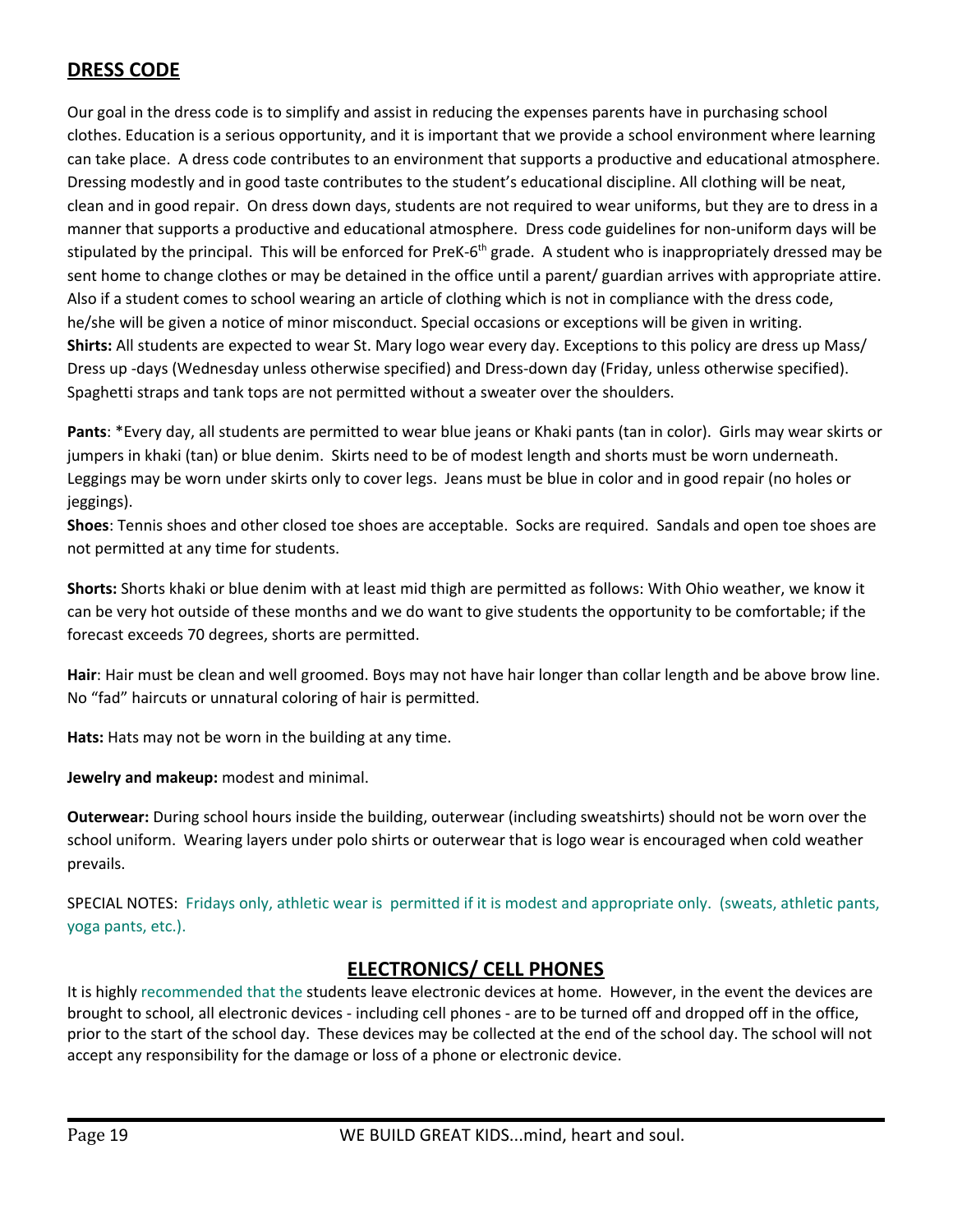# **FAITH AND WORSHIP**

## <span id="page-19-0"></span>**Religion class:**

All classes (Kindergarten and up) have formal religion classes daily, including participation in Mass. Teachers are expected to follow the appropriate Religion Course of Study.

#### **Celebration of Mass:**

All children in grades Kindergarten and up attend Mass one day per week and on holy days which occur during the school year. The principal is available to assist teachers when there are questions or concerns about the preparation for Mass.

#### **Sacramental Program:**

Parent/guardian(s) of students in grade two will be formally invited to allow their student(s) to participate in the Sacrament of Reconciliation and First Eucharist during the school year. Teachers of religion are responsible for providing basic catechesis which is an enhancement to the instruction provided by the parent/guardian(s). Students receiving these sacraments must have already received the sacrament of baptism (this does not have to be a Catholic baptism, but please keep in mind that accepting the sacraments of First Reconciliation and First Eucharist imply the family desires that the student become a member of the Catholic church ) Baptismal records are required documents. Arrangements for baptism can be made by requesting this sacrament through contacting the school or parish office.

The parish Coordinator of Religious Education works with the teachers during the time of preparation. He/she is responsible for the planning and presentation of parent sessions. For the sacrament of Eucharist there are sessions which students must attend. The Coordinator of Religious Education also communicates to parents the requirements for preparation for each sacrament.

Teachers involved in preparing students for sacraments will receive copies of the requirements and are asked to attend the parent sessions and/or assist with the student sessions.

If there are children at grade levels beyond grade two who have not received the Sacraments of Reconciliation and/or Eucharist, the Parish Director of Religious Education will work with the principal and parents to provide catechesis for the students upon specific requests of parent/guardian(s).

## <span id="page-19-1"></span>**FIELD TRIPS**

Field trips are first-hand educational experiences that bring additional meaning to the lessons in the classroom. Students may be denied the privilege of participating in a given field trip if they fail to meet academic and/or behavioral expectations.

- 1. Field trips are designed to correlate with teaching units and to achieve curricular goals.
- 2. Field trips are re-evaluated each year to determine the compatibility of the field trip with curricular goals.
- 3. A field trip is a privilege and not a right.
- 4. All grades do not always have the same number of field trips.
- 5. Field trips are permissible for all grades when advanced planning, location, and the experience insure a successful learning opportunity.
- 6. Individual teachers, in consultation with the Administration, reserve the right to restrict or deny student participation on any field trip due to, but not limited to, poor academic performance and/or poor conduct.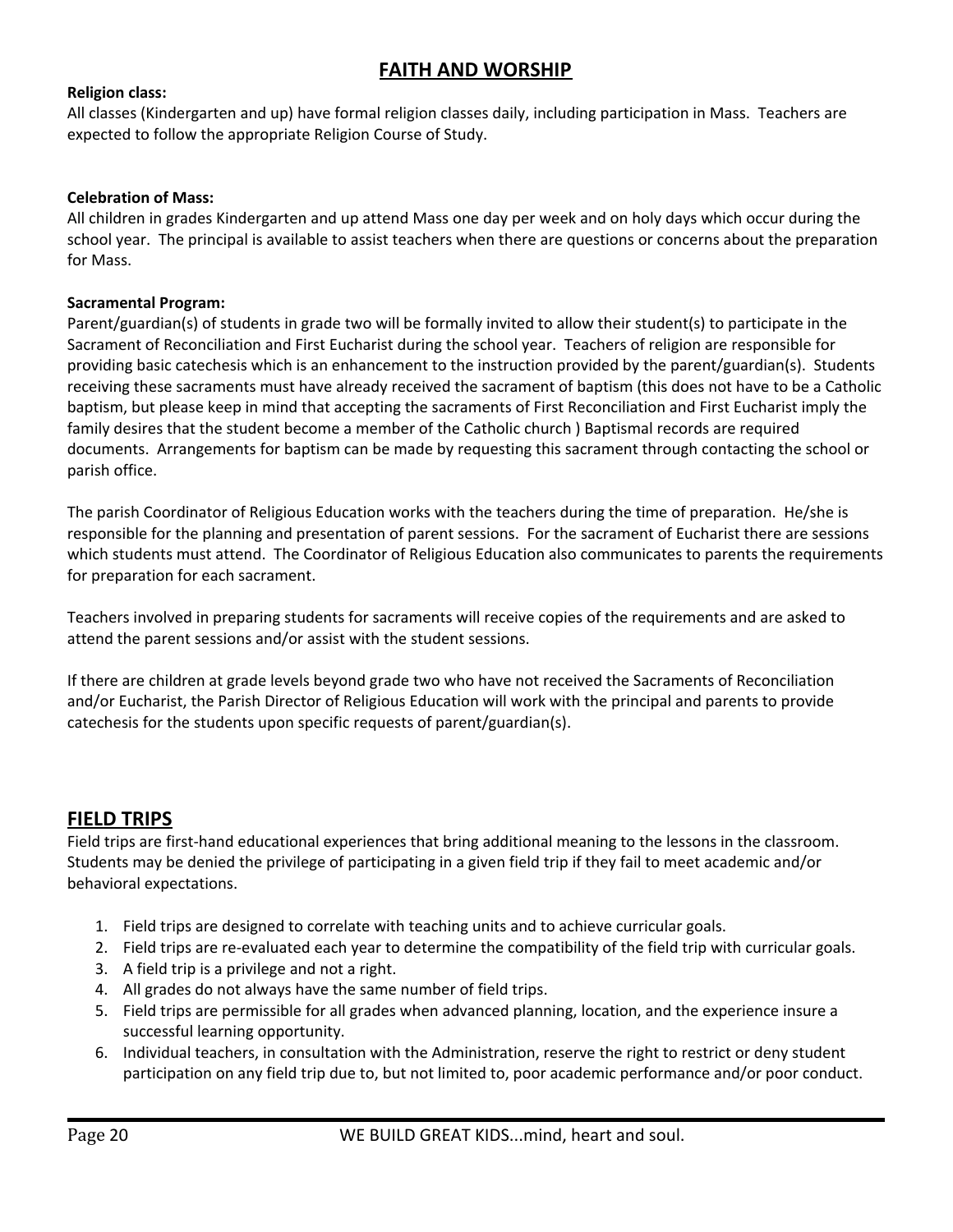- 7. A written **official permission slip**, signed by the parent, is required before a child will be permitted to attend a field trip activity. Verbal permission **cannot** be accepted. Permission slips are due in the office forty-eight hours after receipt of the permission slip.
- 8. A **telephone call** will **not** be accepted in lieu of the proper field trip permission slip.
- 9. Parents may refuse to permit their child from participating in a field trip by stating so on the proper form. Students who do not attend a field trip will remain at home with the parent and will be marked absent for the day.
- 10. Students who are participating in the field trip must ride the bus to and from the field trip with their class. Students not on the bus may not participate in the field trip and will be counted absent for the day.
- 11. All monies collected for the field trip are **non-refundable.**
- 12. **Cell phones** are **not allowed** on field trips unless otherwise directed by the teacher and/or administration.
- 13. Parents who are not approved chaperones may not drive their car to a field trip destination with the plan of accompanying the class on the field trip. St. Mary risk management insurance company insures the "official" chaperones and participation by unofficial chaperones jeopardizes the protection for our students and all other "official" adults on the trip.
- 14. Parents who chaperone a field trip may not bring siblings on the field trip.
- 15. All chaperones must be 25 years of age or older and have successfully completed VIRTUS. Parents who are serving as chaperones may not bring any other children on the trip.
- 16. If a student has been absent due to illness for part or all of the day preceding the field trip, parents are asked to exercise good judgment about sending the child to school, please refer to the rules for returning to school addressed earlier in the handbook. It is difficult for the teacher and other chaperones to provide quality care if the child becomes ill during the day of the field trip. Parents should contact the teacher before sending the child back to school on the day of a field trip.

# **GENDER RELATED MATTERS**

<span id="page-20-0"></span>The Catholic Church has always believed that her first mission given her by Christ Jesus is the salvation of souls. The Church must be true to her own identity and mission. Thus, the teachings of the Catholic Church must permeate all aspects of her activities. As a result, the Catholic community has a responsibility to be a witness to truth, charity, and justice based on the Gospel; and must always strive to be respectful of persons and understanding of the struggles present within and among the people of God. It would be inconsistent with the Church's mission to teach, promote, or encourage anything that is contrary to the teachings she has received from God and which the Magisterium has clearly and consistently articulated. For this reason, the Church cannot, and may not, sponsor, endorse, facilitate, or host such organizations, events or activities that would promote such views, in any form or format whatsoever.

With specific regard to the human person, the Catholic Church has always and everywhere affirmed her belief that each and every human being is created in the image and likeness of God. As such, every person deserves respect, dignity, and freedom from discrimination. By remaining true to what Christ has taught concerning the human person, the Church encourages individuals to accept their own bodies and gender as they were created, and seeks to help all people to recognize that the current attempts in modern culture to redefine gender and social institutions, as well as alter the nature and purpose of human beings, are misguided and not in accord with the truth. Therefore, it would be morally unacceptable for the Catholic Church, including the Diocese of Toledo, its parishes, schools, or ecclesiastical organizations to provide accommodations based on anything which in itself is contradictory or antithetical to the teachings of Christ and his Church, including notions of gender and sexuality that are contrary to Catholic teachings. For a fuller catechetical treatment of this topic, see Catechesis Regarding Human Dignity and Gender-Related Matters in the Appendix.

In Catholic parishes, schools and ecclesiastical organizations of the Diocese of Toledo, all activities and ministries are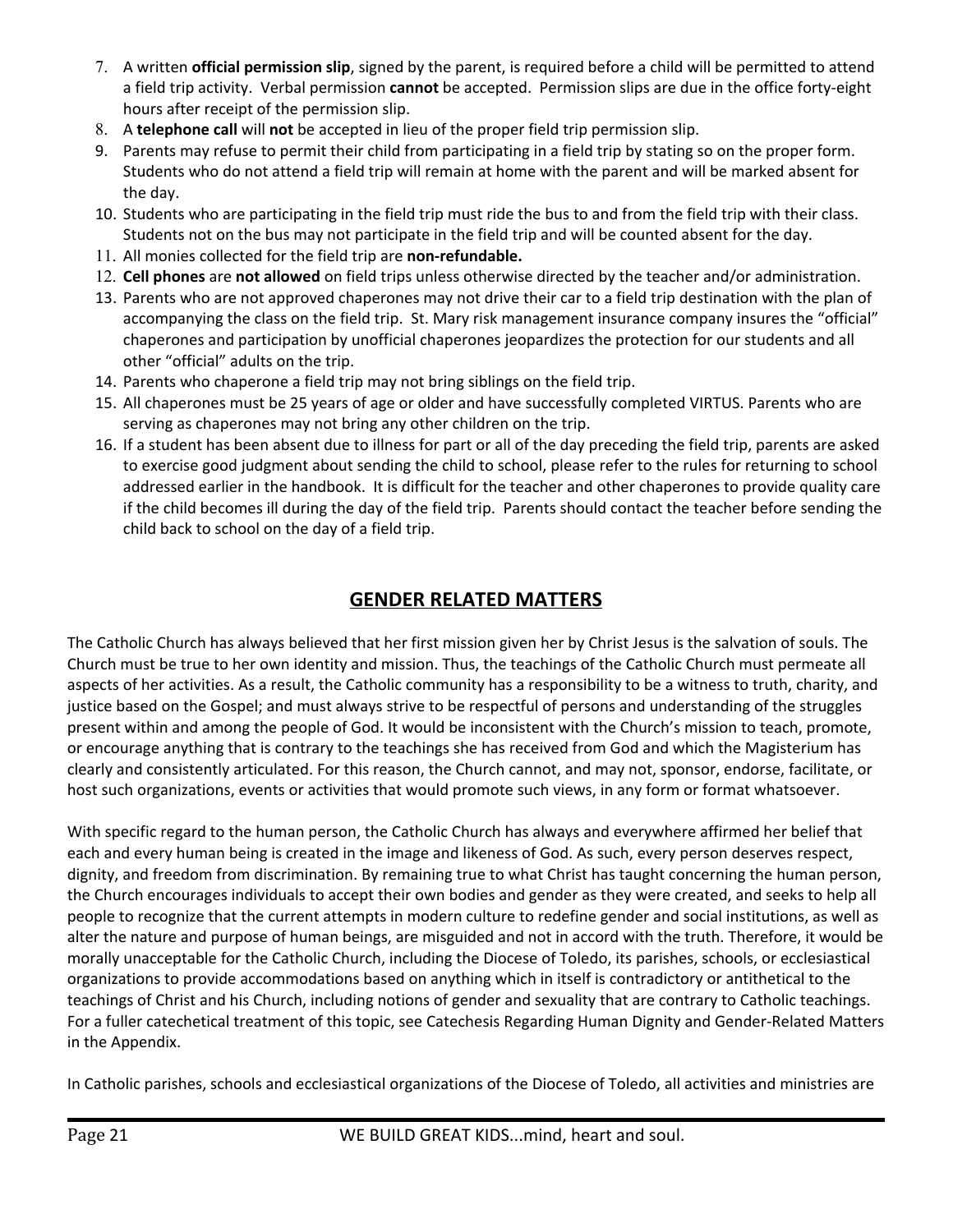to be rooted in, and consistent with, the principles of Catholic doctrine. Therefore, in every parish, school and institution, all paid employees and unpaid volunteers will:

1. Treat all persons with sensitivity, respect, and compassion.

2. On a case-by-case basis, consider in a compassionate way any specific request sensitive to the physical and psychological needs of a person. The basis of the consideration will be on the following questions:

- i. What is the specific request of the adult, student and/or parent(s)/guardian?
- ii. Is the request in keeping with the teaching of the Catholic Church?
- iii. Is the parish, school or ecclesiastical organization reasonably able to provide for the request?
- 3. Require that names and pronouns be in accordance with the person's biological sex.
- 4. Maintain names in records according to the person's biological sex.
- 5. Confirm that uniforms and gender specific dress, bathrooms, locker rooms, showers, and sponsored activities will all be according to biological sex.
- 6. Require that participation on athletic teams and extra-curricular activities be according to biological sex.
- 7. Consult the Office of Marriage and Family Life with extenuating circumstances.

1 Pope Francis, Amoris Laetitia 56.

# **HEALTH**

## <span id="page-21-0"></span>**School Nursing Services:**

The nurse is responsible for the annual lice checks, vision, hearing and scoliosis screening of students on a scheduled basis for specific grade levels. However, teachers and/or parent/guardian(s) may make a referral for screening at any grade level. The nurse is available to respond to requests which need immediate attention.

## **Emergencies:**

Emergency Medical Authorization forms must be filled out annually by parent/guardian(s). These forms must be completed and returned during the first week of school. If the information provided on the form changes, please notify the school immediately so that current information is always available.

## **Medication:**

If a student must take medication (prescribed or over-the-counter) during school hours, it is preferred that a parent or guardian come to school to administer the medication. However, that is not always possible. Before a student will be allowed to take medication (prescribed or over-the-counter), the appropriate physician requests and parent release form must be on file and available to the person designated by the school to administer the medication. Any unused medication not claimed on the last day of school will be destroyed. Parents are asked to notify the teacher if a student is taking medication (in or out of school) on a regular basis which might affect the child's performance and/or/ behavior in school.

## **Illness:**

Children who become ill during school hours will be sent home only after contact has been made with the parent/guardian(s) or the person(s) named to be contacted if the parent(s) cannot be reached.

When a student has been ill, please follow the fever-free 24-hr rule/allow 24-hrs to pass from the last vomiting episode, and/or at least 12-hrs from last diarrhea episode.

## **Immunizations:**

All students entering the school must be in compliance with immunization requirements of section 3313.67 of the Ohio Revised Code. A student is in compliance if he/she meets one of the following criteria:

1. The student submits written evidence (day/month/year of each vaccination) that he/she meets or exceeds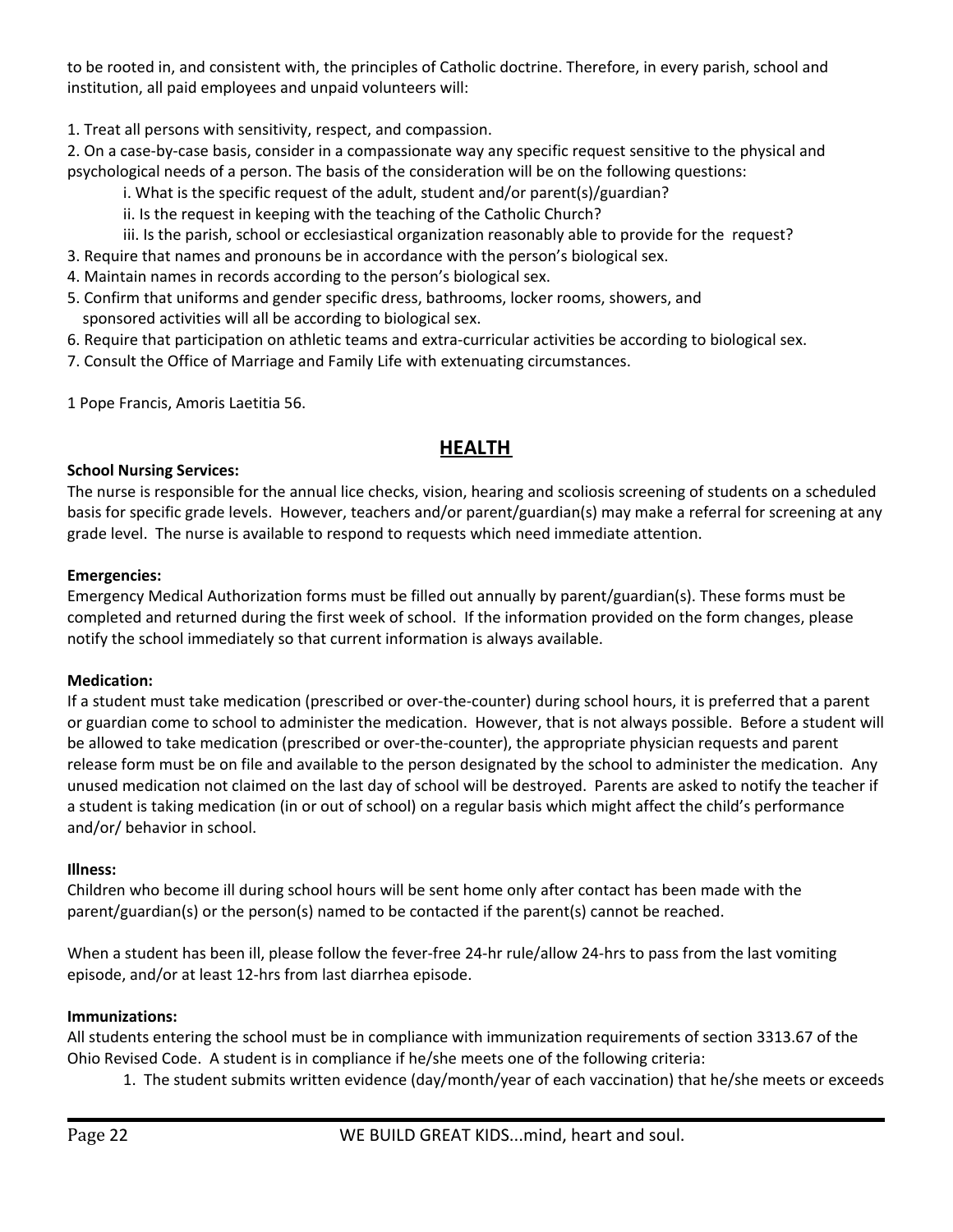the minimum immunization requirements which are: Attached

2. The student submits a statement that immunization is objectionable for medical, religious or other reasons

of good cause.

3. The student submits written evidence that he/she is in the process of completing the required multiple doses.

## **HIV/AIDS** (ACQUIRED IMMUNODEFICIENCY SYNDROME):

Students with AIDS seeking enrollment in the school should be permitted to attend in the least restrictive setting. In the event that a student or a prospective student has been diagnosed as having AIDS/HIV, a panel consisting of the infected person (parents' option), the parents or guardians, the family physician, a representative of the City Health Department, a member of the School Advisory Council, a teacher, the pastor, and the school principal will review the specific facts and make an admissions recommendation. The final decision regarding admission shall be made by the pastor and the principal.

# **LIBRARY: PARRISH READING HABITAT**

<span id="page-22-0"></span>Established in 2018, this library is a great opportunity for students to develop their love of reading. On certain days of the week, pupils are welcome to choose and borrow a book of their choice. It is the student's responsibility to take care and return the books. This is a privilege that should be utilized and can be revoked.

## **LUNCH**

<span id="page-22-1"></span>Although the schedule will fluctuate annually, based on the needs of each class, students normally have a 60 minute break to eat and play. Currently, breakfast and lunch is available to our students through the Shelby City Schools. Confidential free and reduced lunch applications are sent home with every scholar annually. This form is required annually, even if there is no change in financial status from the previous year. The percentage of scholars eligible to receive free and reduced lunch directly impacts our Federal Funding for programs. *Additional forms are available in* the school office. Applications are accepted at any time during the year as financial needs can change. Please complete the form even if our scholar will pack his/her lunch. The cafeteria cashier manages the students' lunch accounts by computerized entries; each student is assigned a PIN number. Extra servings are not included in free and reduced lunch program.

Hot lunches are available for a cost of \$2.75. Breakfast is available from 8:00-8:15 am for a cost of \$1.75. Students who wish to carry packed lunches from home may purchase milk for \$.50. The cashier provides the school weekly status for student lunch funds and these are sent home in your scholar's take-home. Checks are accepted for payment; please make checks payable to Shelby City Schools. Cafeteria money should be turned in to teachers, who will send it to the office first thing in the morning. Otherwise, parents are welcome to take advantage of the online payment process at [https://www.k12paymentcenter.com](https://www.k12paymentcenter.com/) . Questions may be taken to food service director Mr. Kelly Stanford at [stanford.kelly@shelbyk12.org](mailto:stanford.kelly@shelbyk12.org) or (419)-347-5451.

If you wish to eat lunch with your child, please call by 9:30 am to schedule. Let the office know if you are purchasing a lunch. A separate table will be set up.

# **LOST AND FOUND**

<span id="page-22-3"></span><span id="page-22-2"></span>Lost and found items are kept on the blue shelf in the lobby or the office. Items are displayed on tables at the end of each semester to give students the opportunity to claim items that belong to them. After a period of time, items are donated to local charities. Families can help reduce lost articles, especially clothing, jackets, and boots by labeling them with the child's name. Families are welcome to check the "lost and found" from time to time.

# **PARENTS AS PARTNERS**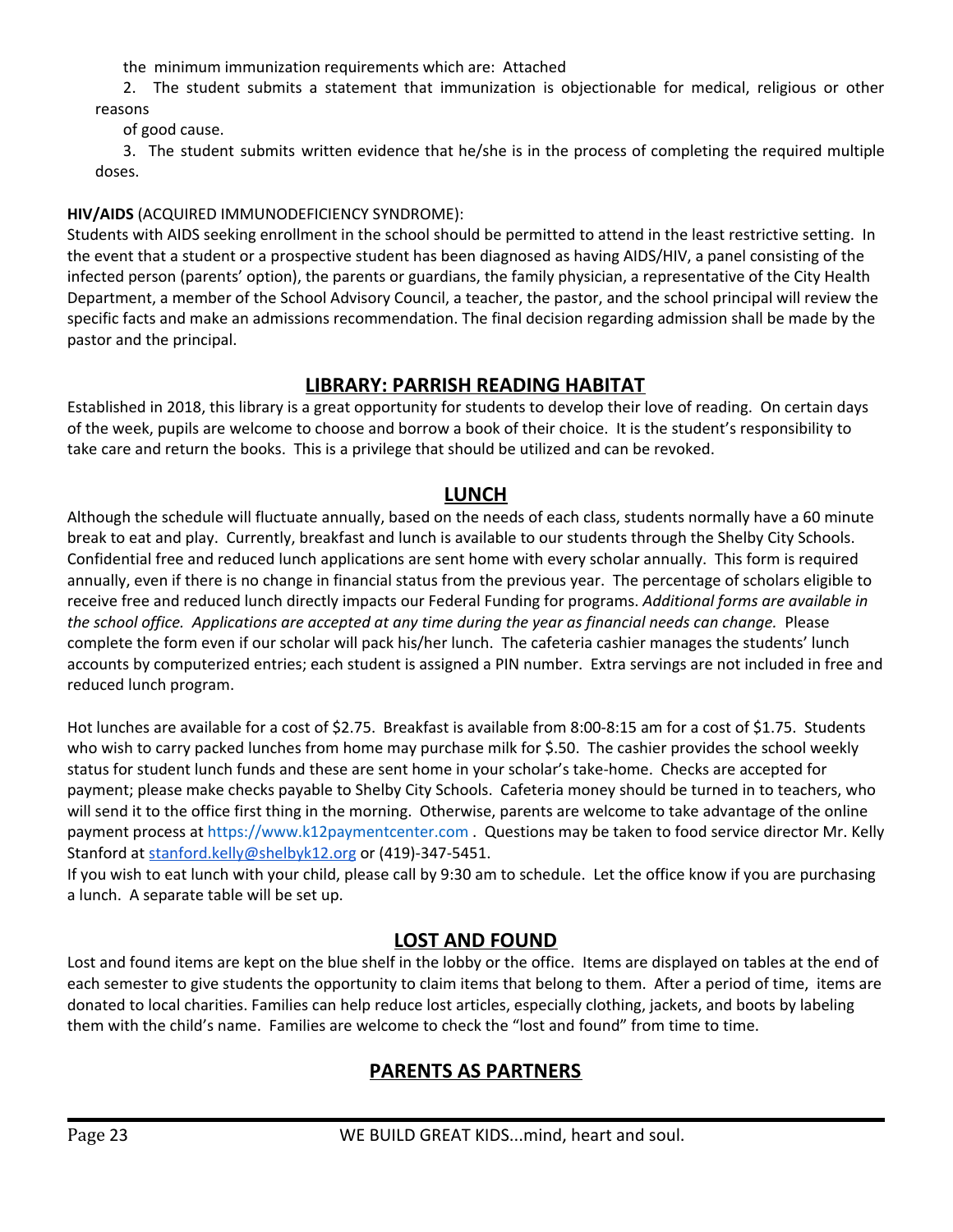As partners in the educational process of your child, we ask parents to meet these expectations:

To set rules, times, and limits so that your child:

-Gets to bed early on school nights;

-Arrives at school on time and is picked up on time at the end of the day;

-Is dressed according to the school dress code;

-Completes assignments on time; and

-Has lunch money or nutritional sack lunch every day.

- To actively participate in school activities such as Parent-Teacher Conferences;

- To notify the school with a written note when the student has been absent or tardy; ( kept for one year)

- To notify the school office of any changes of address or important phone numbers;
- To meet all financial obligations to the school;
- To inform the school of any special situation regarding the student's well-being, safety, and health;
- To complete and return to school any requested information promptly;
- To read school notes and newsletters and to show interest in the student's total education;
- To support the religious and educational goals of the school;
- To attend Mass and teach our Christian faith by word and example;
- To support and cooperate with the discipline policy of the school;
- To treat teachers with respect and courtesy in discussing student problems;

## **PARENTS IMPORTANT ROLE:**

We, at St. Mary, consider it a privilege to work with parents in the education of children because we believe parents are the primary educators of their children. Therefore, it is your right and your duty to become the primary role models for the development of your child's life---physically, mentally, spiritually, emotionally, and psychologically. Your choice of St. Mary involves a commitment and exhibits a concern for helping your child to recognize God as the greatest good in his/her life. Your personal relationship with God, with each other, and with the Church community will affect the way your child relates to God and others.

Once you have chosen to enter into a partnership with us at St. Mary, we trust you will be loyal to this commitment. During these formative years (Pre-K to 6), your child needs constant support from both parents and faculty in order to develop his/her moral, intellectual, social, cultural, and physical endowment. Neither parents nor teachers can afford to doubt the sincerity of the efforts of their educational partner in the quest of challenging, yet nourishing, the student to reach his/her potential. To divide authority between school and home or within the home will only teach disrespect of all authority. Evidence of mutual respect between parents and teachers will model good mature behavior and relationships.

Students are naturally eager to grow and learn. However, sometimes in the process of maturation new interests may cause them to lose focus. As this natural process occurs, the student needs both understanding and discipline. At times, your child may perceive discipline as restrictive. However, it is boundaries and limits which provide a young person with both guidance and security. It is essential that a child take responsibility for grades he/she has earned and be accountable for homework, long-term assignments, major tests, service projects, and all other assignments. Parents are encouraged to let their child experience a logical consequence for an inappropriate action or behavior. This responsibility also extends to times of absence.

Together, let us begin this year with a commitment to partnership as we support one another in helping your child to become the best person he/she is capable of becoming.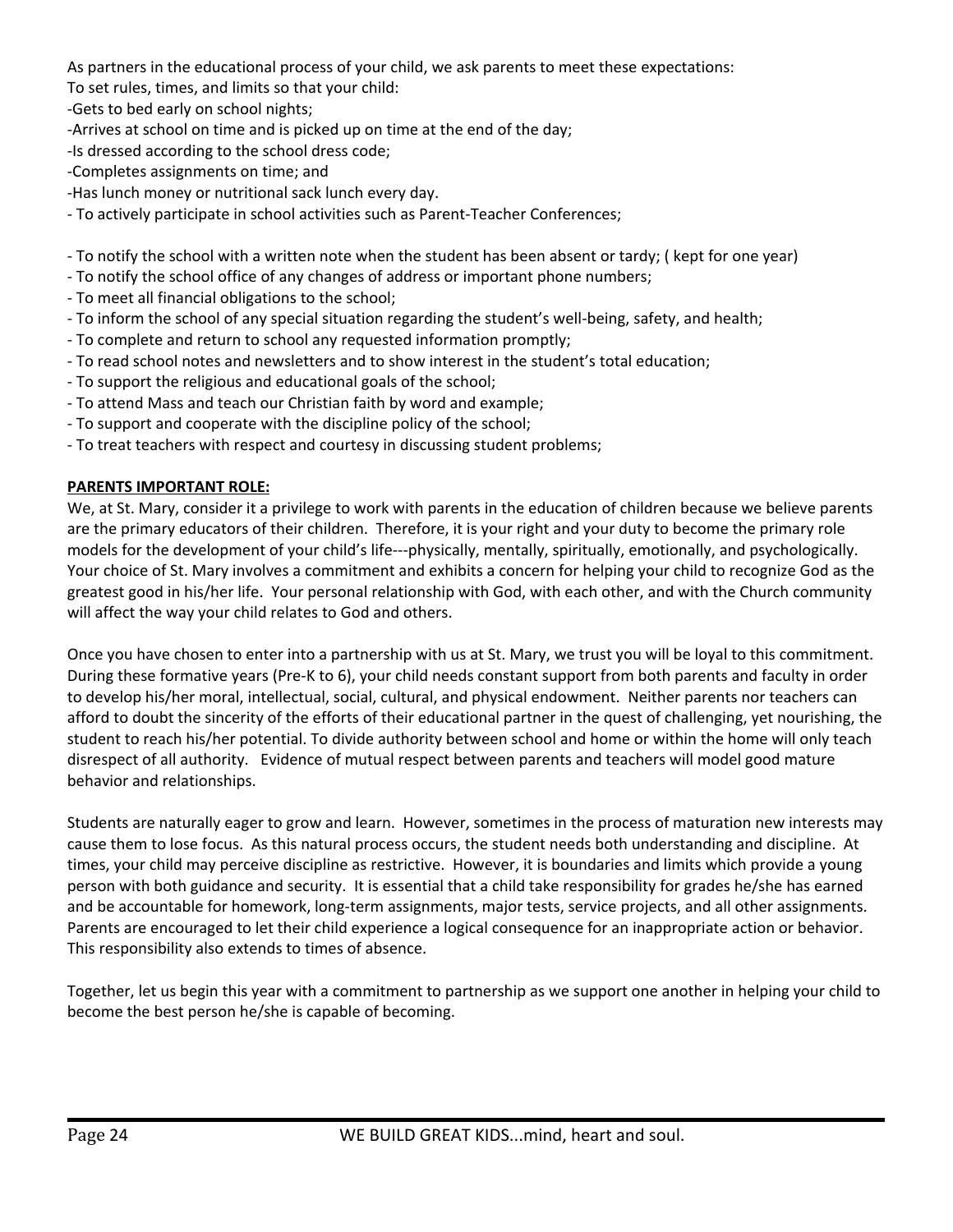# **RECESS**

<span id="page-24-0"></span>Part of the regular school day includes an outside recess for all grades. Please have your student dress appropriately to do so. Play and social skills are an important part of education.

Exceptions are only-

- if it is raining heavily

- temperatures (wind chill) drop below 20 degrees Fahrenheit

<span id="page-24-1"></span>-other hazardous conditions exist

# **SAFETY & EMERGENCY**

Every three years St. Mary has their Emergency Management Plan Approved. There are many requirements by the state fulfilled for the safety of our students. Our staff is trained in CPR and first aid and AED.

State Law requires that fire drills be held monthly. During the fire drills, students should follow these regulations: Rise in silence when the alarm sounds;

Close windows and doors;

Walk to the assigned place briskly, in single file at all times, and in silence;

Return to building when signal is given.

Tornado drills are held periodically. The procedures are:

Rise in silence when the alarm sounds;

Walk briskly to the assigned place in single file;

Sit, face wall, and put hands over head;

Return to the classroom when signal is given.

St. Mary has implemented a "crisis plan" in the case of a lockdown emergency. All teachers and staff are aware of the procedure to follow to keep your children safe. In the event of such an emergency, circumstances permitting, the building will be evacuated and students will be moved to one of two secure designated locations: Shelby Hospital or across the street at ArcelorMittal.

An alternative site may be chosen if the situation warrants.

# **SCHOOL CLOSINGS/DELAYS**

<span id="page-24-2"></span>If school must be closed because of inclement weather or other emergency situations, announcements will be made on Richland Source, WMFD, and all Clear Channel radio stations, our facebook page, Class Dojo and school text alerts. If the closing is weather-related, it is safe to assume that if Shelby City Schools are closed due to bad weather, St. Mary School will also be closed since we use the same buses. Contact the principal to make changes to your school text alert number.

# **SCHOOL OFFICE HOURS**

<span id="page-24-3"></span>The school office is open on all school days from 8:00 AM – 4:00 PM.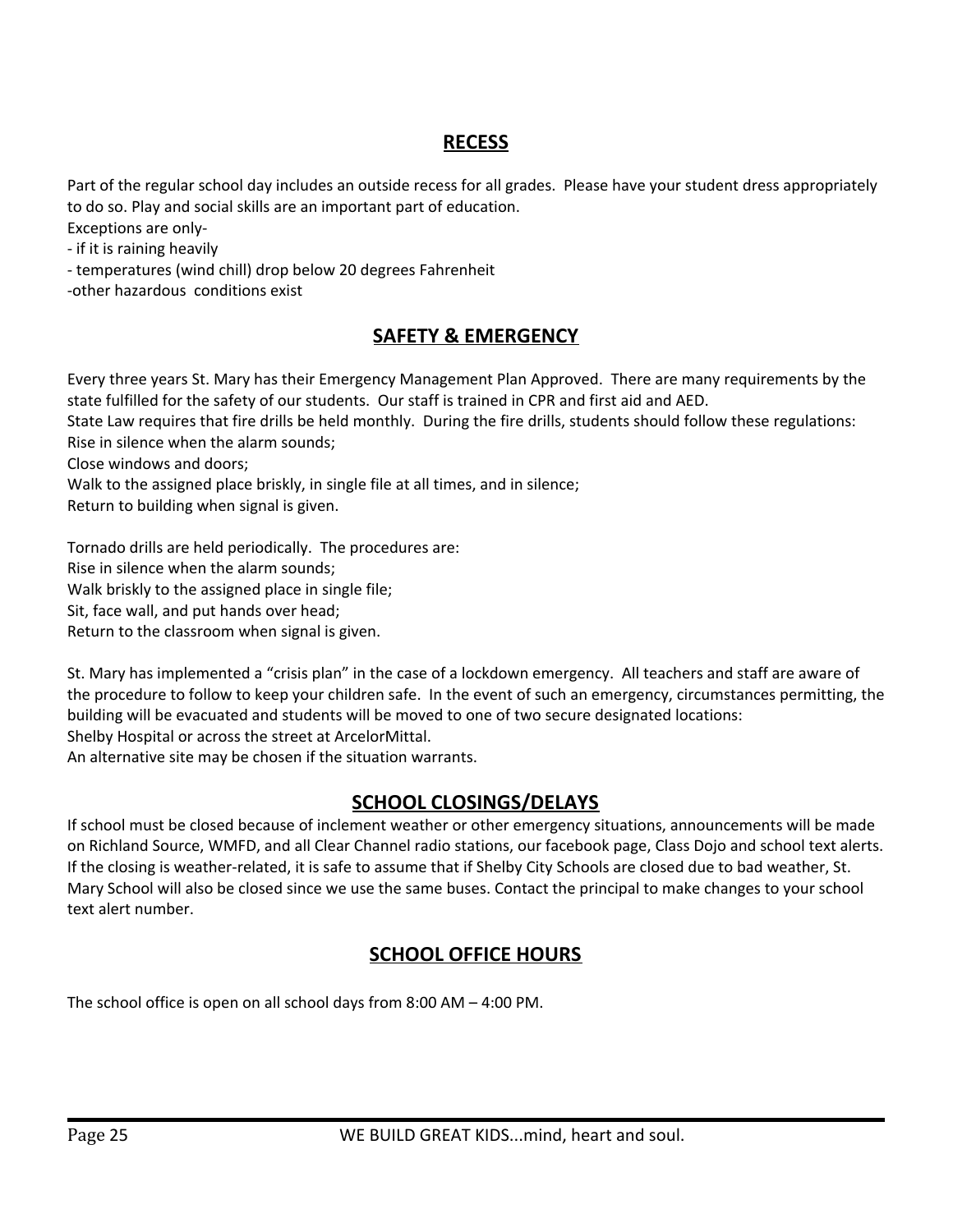# **SEARCH AND SEIZURE**

<span id="page-25-0"></span>In the interest of teaching personal neatness and good order to their students, certified staff members may legally check lockers, desks and book bags. For the safety and protection of all students within their care and custody, staff members have the privilege to search for and seize weapons or other dangerous or illegal objects, if they have any reasonable suspicion to believe that such are in the possession of the pupil, especially where the pupil has no reasonable expectation of privacy; e.g. lockers, desks, coats, books and book bags. Anything brought onto the school premises by a student (in a car, in a book bag, on their person) is subject to search.

# **SOCIAL MEDIA Postings of Student Photographs**

<span id="page-25-1"></span>St. Mary works to protect the confidentiality rights of all students. The Family Education Rights and Privacy Act of 1973 (FERPA) and the Child Protection Act of 2012 (CPA) were designed to protect personally identifiable information of minors. St. Mary adheres to these laws in its attempt to protect the privacy rights of all students. As a result, the parents of students enrolled at St. Mary are forbidden from posting photographs taken at school sponsored events that include the images of students other than their own on their personal social media page. Such postings are a violation of the St. Mary's adherence to FERPA and the Child Protection Act. Photos and captions on a student or parent's social media accounts that depict the school, the faculty, other students, or the parish in a defamatory way may result in disciplinary action.

# **SPECIAL EVENTS AND ACTIVITIES**

<span id="page-25-2"></span>Music Programs:

Generally St. Mary presents a Veteran's Day Program, Christmas Program and Living Stations. As plans for musical programs develop, the determination of the grade levels involved for each program as well as the selection of the program will be communicated. The expectation is that the entire school will be involved in some way. Parents and guardians are asked to make every attempt to allow students to participate in these after-hours events.

Art and Science Fairs:

The respective science and art teacher coordinate these events. Artapolooza is a wonderful display of local student art that we participate in at Mid-Ohio Educational Service Center 890 W 4th St Suite 100, Mansfield, OH. The science fair is paired with other STEM activities to highlight scholar's science and social studies work.

## Damascus/ Retreat:

Fifth and Sixth grade students are afforded the opportunity to spend 3 days at this facility. This is a school event, but a self-funded trip. Parents are responsible for raising the funds necessary to accommodate the trip. Students will only be permitted to participate if they have demonstrated appropriate and acceptable respect for self and others throughout the school year leading up to and including the trip.

# **STUDENT DIRECTORY**

<span id="page-25-3"></span>Within the first quarter of the school year, each family receives a Student Directory listing students' and parents' names, addresses, home telephone numbers, and email addresses. Under the laws of FERPA, parents may choose to exclude any personal contact information from the Student Directory.

The Student Directory should be used to acquaint parents with the names of their children(s) classmates and parents. These directories should not be used or sold for other purposes.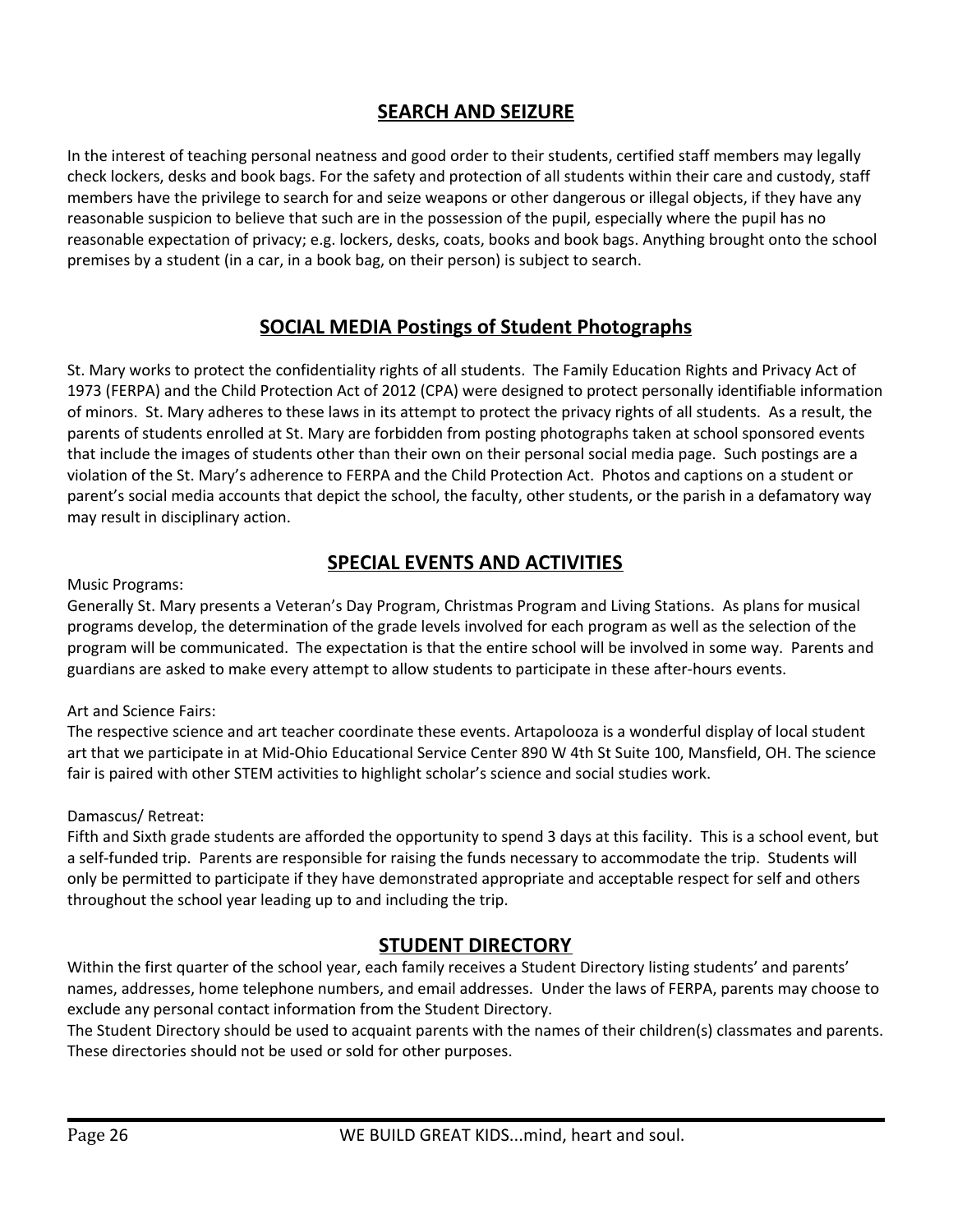# **STUDENT-TO-STUDENT BULLYING**

<span id="page-26-0"></span>It is essential that a safe, positive and productive educational environment be established where students can achieve the highest academic standards and where no student shall be subjected to bullying, intimidation or harassment.

Pastors, principals, faculty, counselors, school nurses, custodians, bus drivers, athletic coaches, advisors to extracurricular activities, and any other school support staff, are to expect that all students and staff behave appropriately and treat others with civility and respect. Bullying, harassment or intimidation will not be tolerated at St. Mary School.

A. Bullying by Definition:

Bullying, harassment or intimidation means any of the following: Any intentional written, verbal, electronic (cyber-bullying), physical act, or any other similar behavior that a student or staff member has exhibited toward another student which:

1. Causes physical or emotional harm to the target or damage to the target's property.

2. Place another student in reasonable fear of harm or damage to property.

3. Creates a hostile environment at school for another student.

4. Infringes on the rights of another student at school.

5. Disrupts the education process or the orderly operation of a school or classroom and alters the conditions of another student's education.

6. Is a form of "retaliation" meaning any form of intimidation, reprisal, or harassment directed against a student who reports any misconduct, provides information during an investigation of bullying, or witnesses or has reliable information about bullying.

7. Is considered electronic bullying (cyber-bullying) meaning bullying through the use of technology or any electronic communication, which shall include, but shall not be limited to, any transfer of signs, signals, writing, images, sounds, or data of any nature transmitted in whole or in part by:

a. Wire, radio, electromagnetic, photo-electronic or photo-optical system, including, but not limited to, electronic mail, internet

communications, instant messages or facsimile communications

b. The creation of a web page or blog in which the creator assumes the identity of another person or knowingly impersonates another person as author of posted content or messages, if the creation or impersonation creates any of the conditions enumerated in the definition of bullying.

c. The distribution by electronic means of a communication to more than one person or the posting of material on an electronic medium that may be accessed by one or more persons, if the distribution or posting creates any of the conditions enumerated in the definition of bullying.

## B. **Bullying is Prohibited:**

1. On school grounds owned/ leased/used by a school or on property immediately adjacent to school grounds.

2. At any school-sponsored or related activity, function or program whether on or off school grounds.

3. At a location, activity, function or program that is not school related, when there are possible ramifications for students or adults in the school.

4. Through the use of technology or an electronic device owned, leased or used by a school.

5. Through the use of technology or an electronic device not owned, leased or used by a school if the act or acts in question:

a. Create a hostile environment at school for the target.

b. Infringe on the rights of the target at school.

c. Materially and substantially disrupt the education process or the orderly operation of a school.

C. Plan Review and Updates:

This plan shall be reviewed and updated at least every two years and the principal is responsible for the implementation and oversight of the anti bullying prevention and implementation plan within the school. D. Training: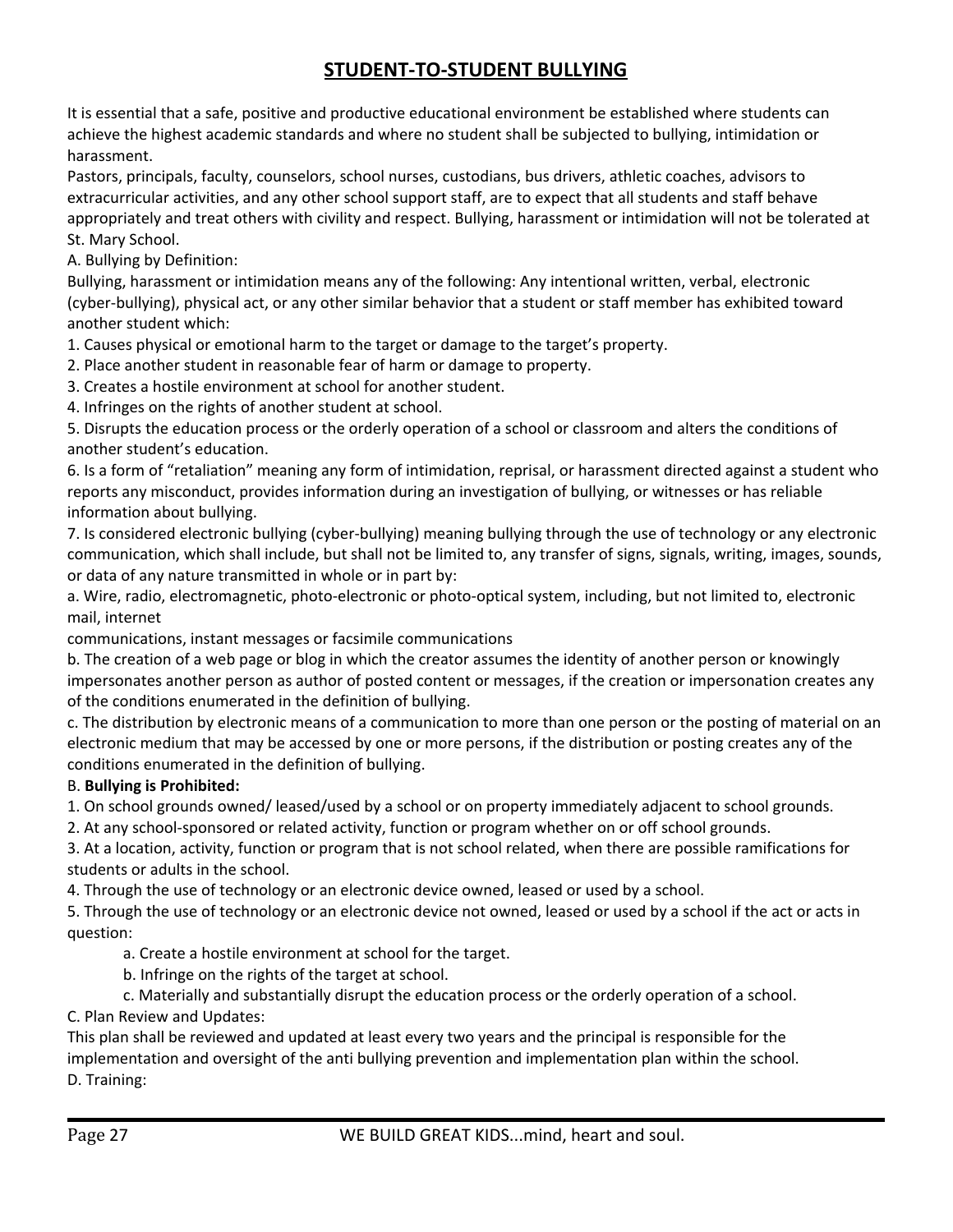Regular training on the plan shall be provided for staff, students, parents, faculty, counselors, school nurses, custodians, bus drivers, athletic coaches, advisors to extracurricular activities, and all other school support staff. E. Publication and Notice:

The plan shall be posted on the school's website and included in student and employee handbooks. F. Reporting:

A member of the staff shall immediately report any instance of bullying or retaliation the staff member has witnessed or become aware of to the school principal or to the staff member designated in the plan as responsible for receiving such reports.

G. Minimum Required Actions:

If the principal or his/her designee determines that bullying or retaliation has occurred, he/she shall:

1. Take appropriate disciplinary action as stated in the plan.

2. Notify the parents or guardians of the aggressor and target and inform them of the disciplinary action and action to be taken to prevent any further acts.

# **STUDENTS RECORDS/FILES**

<span id="page-27-0"></span>A permanent record file is kept in the office for every student in kindergarten and up. Contents of the file include the following: copy of the child's birth certificate and social security card: academic transcripts (copy of each year's report card); academic testing results. In addition, every student has a health record card which records immunizations and results of any vision or hearing tests completed at the school. A separate notebook is kept in the office and in all classrooms with the emergency medical forms for each child, filed according to grade level.

Parents have the right to view their child's permanent record file. However, requests to do so must be made to the school principal in writing. Only the items in the permanent record file as well as the health record will be forwarded when a child is transferred from St. Mary School at the time a student graduates/transfers.

# **Access by custodial and non-custodial parents:**

St. Mary recognizes the Buckley Amendment (Family Education Rights and Privacy Act) in regard to privacy of student records and the rights of non-custodial parents. It is the responsibility of the parents to share any official custodial information decided through the courts. Official custodial agreements will be kept in a confidential file. In the absence of any court document, the school will view each parent as having full legal custody of his/her child. In the absence of a court order to the contrary, non-custodial parents have the right to receive records about their child's academic progress or lack thereof. It is the responsibility of the custodial (residential) parent to notify the school of any custody arrangements by providing the school with a certified copy of the custody order or decree, supplying subsequent modification orders as they may take place. Ohio law provides that the non-custodial parent has the right to access the child's educational reports, including the right to participate in parent conferences, unless specifically denied that right by court order. It is a great benefit to the child to have both parents involved in his/her education.

# **STUDENT SERVICES**

#### <span id="page-27-1"></span>**Auxiliary Services: Title I Reading:**

Title I reading services are available to eligible St. Mary's students. This program is funded through the National School Lunch program. The Title I teacher works closely with the classroom teacher throughout the year so efforts on behalf of the students can be coordinated. Parent/guardian(s) will be notified their student(s) are deemed eligible to receive Title I reading.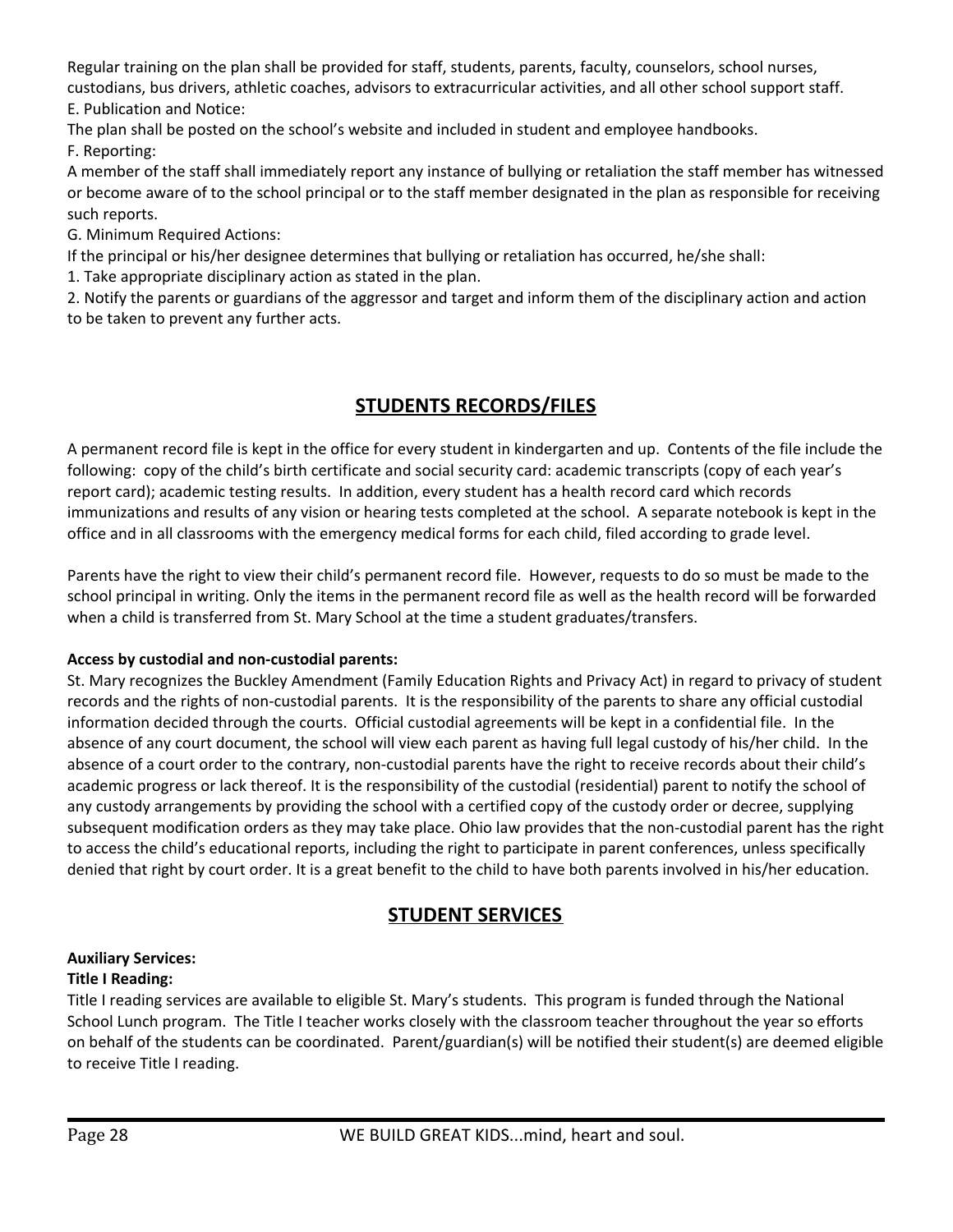## **Speech and Language:**

St. Mary's School offers the services of a speech and language therapist. Students must be screened by the therapist in order to determine eligibility for services. An individualized Education Plan (IEP) is developed for each student. Parents must give authorization for the student to be involved in the program. The speech and language therapist works with the teachers of his/her students so there can be carry-over in the classroom setting.

## **Psychological Testing:**

The services of the Shelby City Schools psychologist are available as needed, on a per case basis. Teachers will consult with the principal when observations are made that a student is demonstrating learning deficits requiring specific interventions. The steps progress as follows:

- 1. A response to intervention (RTI) meeting with parents is scheduled.
- 2. Based on the outcome of the RTI, and with the direction of parent/guardian(s) an evaluation by the school psychologist may be requested.
- 3. If an evaluation is requested, St. Mary's School will notify the public school. The public school representative has 60-days to contact the parent/guardian for signed permission to evaluate and schedule the testing with St. Mary School, to be conducted at St. Mary School, during school hours.
- 4. An evaluation team review (ETR) meeting will be scheduled. The ETR is comprised of parent/guardian(s), the teacher(s), intervention specialist(s), and principal to discuss the outcome of the evaluation and determine next steps.
- 5. If an individualized education plan (IEP) is warranted, an IEP will be written for immediate implementation\*.

\*If the needs for the student exceed St. Mary staffing capabilities, alternate provisions will be required up to and including a defined a service plan (SP) in lieu of an IEP, detailing the areas of service St. Mary is capable of addressing. However, the possibly that a recommendation for an alternate educational environment outside of St. Mary's does exist if we are unable to meet the student's needs. Parent/guardian collaboration in the best interest of the child is necessary.

<span id="page-28-0"></span>A complete report is prepared by the school psychologist and a copy is placed in the student's confidential file.

# **VISITORS**

School visitors (volunteers, parents, etc.) must come to the main office. For safety and security reasons, each person is required to sign in at the office when he/she enters the building for any reason. All visitors and/or volunteers are required to wear a designated badge that may be picked up in the office. Visitors and/or volunteers are to sign out at the time of departure. Visitors may be asked to show identification in the form of a driver's license or other government issued identification.

<span id="page-28-1"></span>Parents who volunteer to serve lunch or who volunteer in another capacity in the school may not drop in to a classroom to see their child during the day. This is an interruption to the teacher and to the educational process.

# **VOLUNTEERS**

We really appreciate all of our wonderful volunteers. Safety is of utmost importance to St. Mary School. All individuals who volunteer in the school or chaperone on field trips must complete Volunteer training and will be asked to complete the Diocesan mandated background check (may take up to 72 hours). Also signing a volunteer expectation form is needed. All volunteers are expected to dress appropriately. The main responsibility of a volunteer is to assist the administration or teachers. For this reason, siblings are not allowed to accompany parent volunteers to school for meetings, to serve lunches, to assist with class parties, or to decorate bulletin boards.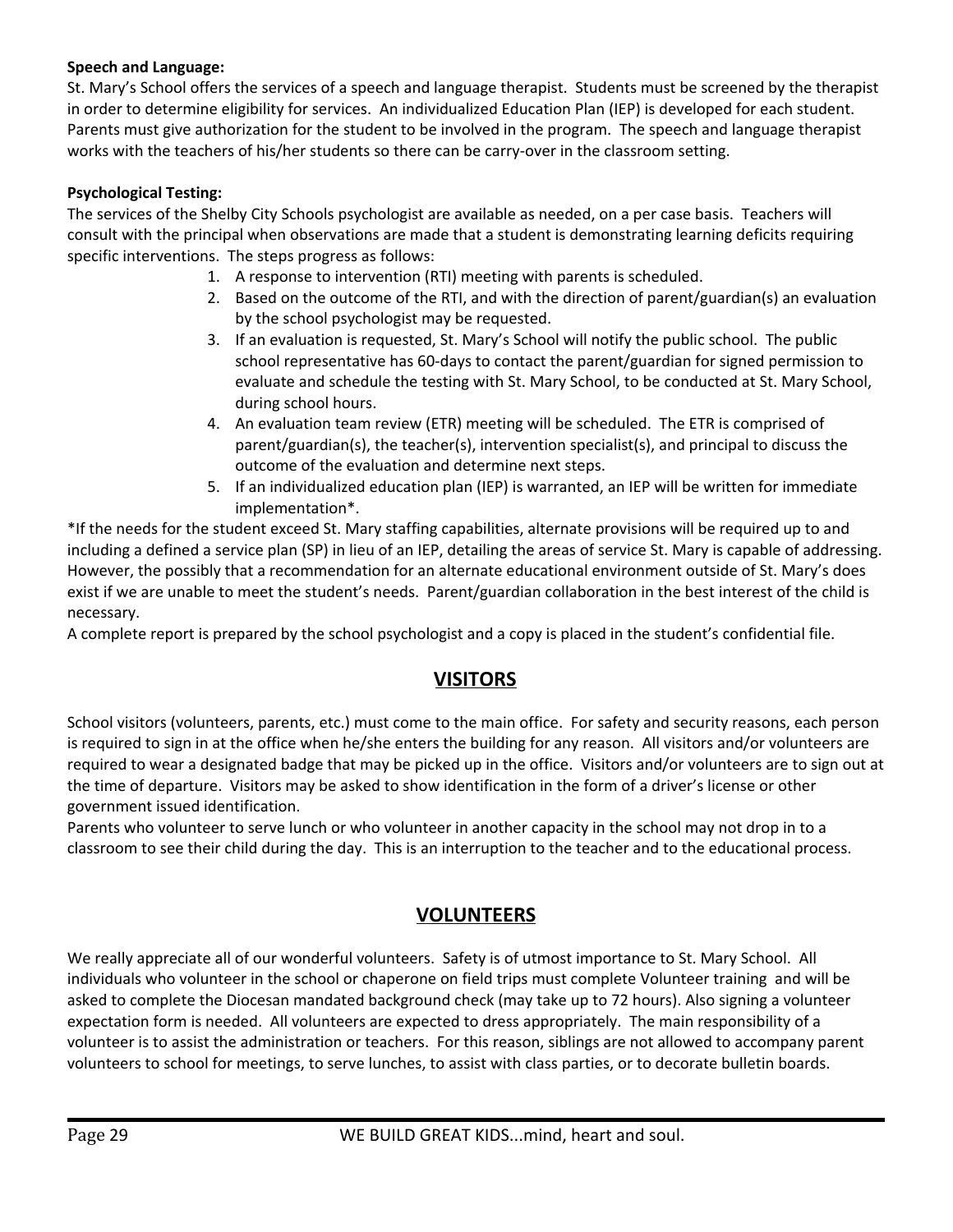# **EXHIBIT 1 - STUDENT SERIOUS MISCONDUCT CODE**

<span id="page-29-0"></span>The SERIOUS MISCONDUCT CODE is a set of rules designed to maintain a Christian atmosphere within St. Mary's School and to make known to all those offenses which are contrary to this atmosphere. Serious Misconduct leads to immediate disciplinary action determined by the principal that could include suspension and expulsion. This Code is in effect at those times when a student is scheduled to be in attendance during regular school sessions, traveling to and from school, in attendance at extra-curricular activities at the school or other places, and whenever a student may be engaged in serious misconduct related to the school or its staff.

ART. 1 **Disruption** - A student shall not cause a disruption of the regular operation of the school or school activities. A student shall not by use of force, violence, coercion, threat, harassment, insubordination or repeated lack of cooperation, cause disruption to the educational process including repeated or flagrant violations of any school rule or standard of behavior.

ART. 2 **Vandalism/Theft** - A student shall not intentionally cause or attempt to cause damage or steal school property or the property of others. Parents are responsible for such damages.

ART. 3 **Assaults/Fights/Threats** - A student shall not commit or attempt to commit assault, battery, harassment, intimidation, coercion, threat, misdemeanor, felony, or any violation of state criminal code against any student, employee or school visitor.

ART. 4 **Dangerous Weapons/Instruments** - A student shall not possess, handle, transmit, or conceal that in fact or under the circumstances can be considered to constitute a weapon.

ART. 5 **Tobacco Products** - A student shall not use, attempt to use, or transmit tobacco of any type.

ART. 6 **Alcohol/Drugs** - A student shall not possess, use, transmit, conceal, consume, offer for sale or be under the influence of illegal drugs, paraphernalia, narcotics, alcoholic beverages, unprescribed drugs, or any other mind altering substance. This article applies fully when any substance is represented as a controlled substance, but is in fact not such a substance.

ART. 7 **Unchristian Behavior** - A student shall not engage in conduct which is contrary to Christian living. Included are lying, excessive show of affection, profanity, and obscene, degrading, malicious, or prejudicial behavior, as well as any form of bullying or sexual harassment.

ART. 8 **Truancy/Tardiness** - A student shall not be absent from school without parental permission, absent from class without teacher permission, or leave the school grounds during the school day without the principal's permission. Repeated tardiness is also considered a serious offense.

ART. 9 **Forgery/ Plagiarism/Cheating** -A student shall not falsify in writing the name of another person or falsify dates, grades, addresses or other data on school forms or correspondence directed to the school. A student shall not intentionally represent another person's words, thoughts or ideas as his or her own. A student shall not work with another person or persons or book or device in the execution of a test, report or paper without authorization.

ART. 10 **Failure to Comply-** A student will comply with the directions of authorized school personnel during any period of time the student is under the authority of the school. A student shall not be unruly, profane, disrespectful, or refuse to submit to reasonable forms of punishment from the staff.

ART. 11 **Hazing** - A student shall not organize, participate in, or coerce another into an act of initiation into any class, group, club, team, or other organization. Hazing activities of any type shall be prohibited at all times.

Art. 12. **Violation of the law**; A student shall not violate any law or ordinance when student is properly under the authority of school personnel. A violation of civil law or ordinance will be reported to the parents. The principal may notify proper juvenile or police authorities of infractions by any person.

Art. 13. **Un authorized sales**: No student shall sell or cause to sell anything during school hours, for personal profit, anytime on school property, or at school-sponsored events without the prior approval of the school principal.

ART. 14 **Profanity and/or Obscenity** - A student shall not, by written, verbal, gestural, or other means, annoy or humiliate others or disrupt the educational process by using profanity or obscenity.

ART. 15 **Sexual harassment** - Ohio and Federal laws prohibit sexual harassment and define it as unwanted sexual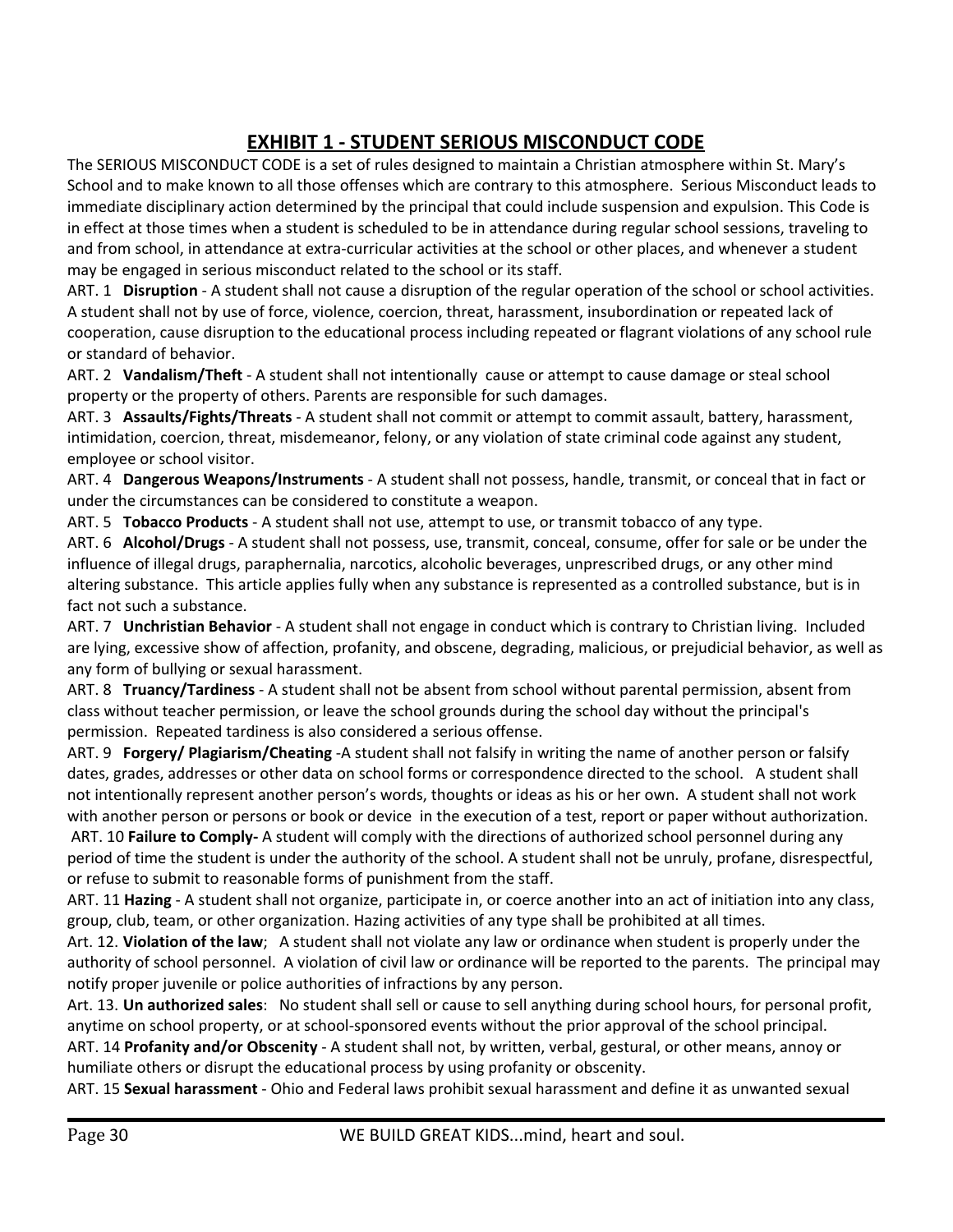advances, or unwanted visual, verbal, or physical conduct of a sexual nature and prohibit any harassment. Any student or staff member who believes that he or she has experienced or observed such actions is strongly encouraged as soon as possible to contact the principal.

Art. 17. **Misconduct not defined:** The school reserves the right to punish behavior which is subversive to good order and discipline in the school, even though such behavior is not specified in the written rules.

## **PROCESS FOR SUSPENSION/EXPULSION**

## **Suspension Procedures**

- 1. The principal or designee (In her absence) may suspend using due process. Generally, a policy of in-school suspension will be followed. The student will be isolated from all other students and will have all school and extra-curricular privileges removed throughout the period of suspension. The student will be given assignments in all subjects which must be completed before the end of the suspension period in order for the student to be able to return to classes. Out-of-school suspension may occur for serious offenses or when a student has been previously suspended during the same school year.
- 2. Suspensions will not exceed ten days for one infraction.
- 3. The principal will send written notice of suspension to the parents stating both the reasons and the length of time for the suspension. If the suspension is longer than one day, parents will be given an opportunity for a conference to discuss the reasons for the suspension and the guidelines to be followed during the suspension period.
- 4. Suspensions may be in-school (with class credit), out-of-school (with/without class credit), or on days when school is not in session. Work assigned during suspension must be completed satisfactorily in order for the student to be removed from suspension.
- 5. Students will not be allowed to attend or participate in any extra-curricular activities during suspension.

## **Expulsion Procedures**

- 1. Only the principal or designee (In her absence) may expel.
- 2. The principal or designee will give the student and his parents or guardian written notice of the expulsion. The notice will include the reasons for the expulsion.
- 3. The student and parents or guardians who are not satisfied with the determination may appeal to the local superintendent (pastor) in writing within forty-eight hours of the notice.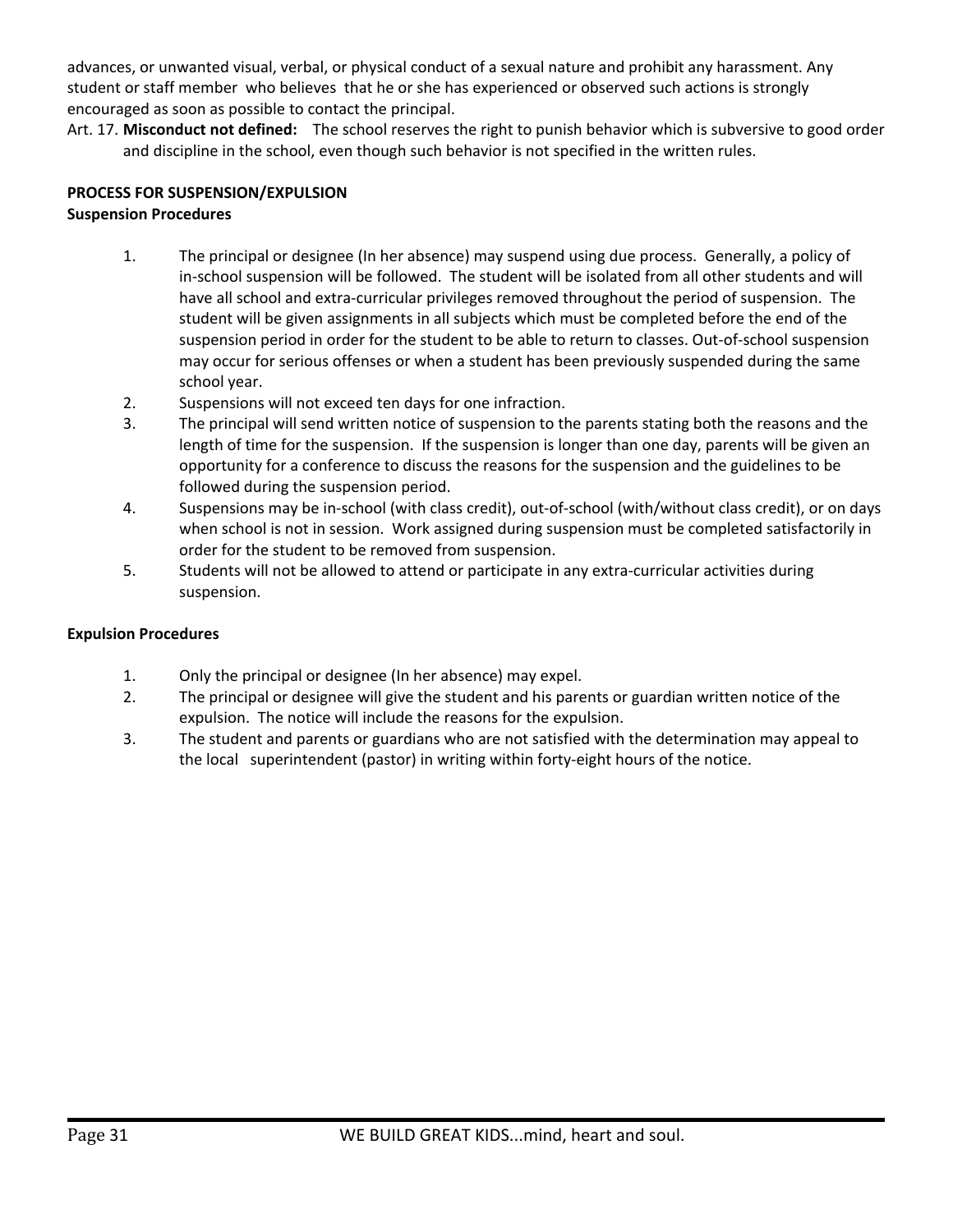# **EXHIBIT 2 - STUDENT SAFETY RULES**

#### <span id="page-31-0"></span>**PLAYGROUND SAFETY RULES**:

- **1**. All equipment is to be used properly.
- **2.** Students may bring their own items to school for play time. However, no hardballs, skateboards, rollerblades, baseball bats are permitted only soft, nerf-type balls are permitted.
- **3.** Students may not leave the playground for any reason without permission of the adult supervisor. This includes leaving the playground to retrieve a ball which has gone into the street.
- **4.** Tackle football, deep-away, or other dangerous games are not allowed.
- **5.** Throwing snowballs, ice balls, or stones are forbidden at all times.
- **6.** Students are to obey and respect the playground monitors at all times.

#### **CAFETERIA SAFETY RULES**:

- **1**. Student is to wait until their table is called to purchase a meal or other items.
- **2.** Students are to sit at the tables assigned for their grade level.
- **3.** Students are to remain seated unless they are excused by the monitor.
- **4.** We strive to make students conscious of the importance of not wasting food. Students often have a choice of items when purchasing their meal and should not take food items which they do not intend to eat. Students should take home leftover food which has been brought to school.
- **5.** Students are responsible for leaving their place in good order. All items should be cleared from the table and floor, if any has been dropped. If spills occur, the dining room monitor will assist the child in cleaning up the spill.
- **6.** Students are to obey and respect dining room monitors at all times.

#### **OTHER SPECIFIC RULES:**

- **1.** Absolute silence during fire, rapid dismissal and tornado drills.
- **2.** Follow all rules and procedures in approved school emergency management plan.
- 3. Students should not chew gum at school at any time that they are at school. Disciplinary action will occur for students who are chewing gum during the course of the school day.